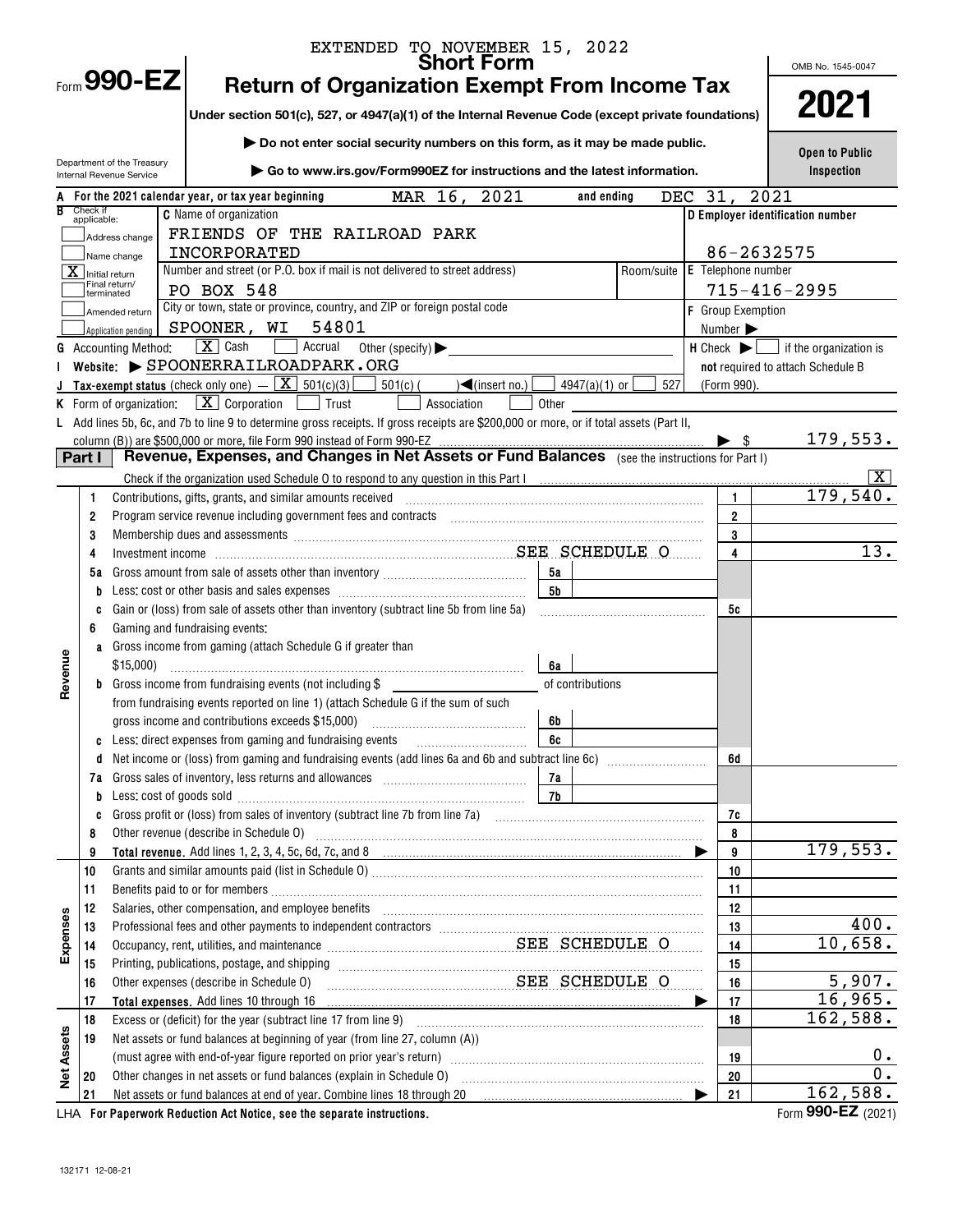|    |            | FRIENDS OF THE RAILROAD PARK<br><b>INCORPORATED</b><br>Form 990-EZ (2021)                                                                                                                                                                                                                      |                     |                                       |                         | 86-2632575                                 |                 | Page 2          |
|----|------------|------------------------------------------------------------------------------------------------------------------------------------------------------------------------------------------------------------------------------------------------------------------------------------------------|---------------------|---------------------------------------|-------------------------|--------------------------------------------|-----------------|-----------------|
|    | Part II    | <b>Balance Sheets</b> (see the instructions for Part II)                                                                                                                                                                                                                                       |                     |                                       |                         |                                            |                 |                 |
|    |            | Check if the organization used Schedule O to respond to any question in this Part II                                                                                                                                                                                                           |                     |                                       |                         |                                            |                 | X               |
|    |            |                                                                                                                                                                                                                                                                                                |                     | (A) Beginning of year                 |                         |                                            | (B) End of year |                 |
|    |            |                                                                                                                                                                                                                                                                                                |                     | $0$ .                                 |                         |                                            |                 | 28,620.         |
| 22 |            |                                                                                                                                                                                                                                                                                                |                     |                                       | 22                      |                                            |                 |                 |
| 23 |            | Land and buildings [11] manufactured and and buildings [11] manufactured and buildings [11] manufactured and buildings                                                                                                                                                                         |                     |                                       | 23                      |                                            |                 |                 |
| 24 |            |                                                                                                                                                                                                                                                                                                |                     | 0.                                    | 24                      |                                            | 133,968.        |                 |
| 25 |            | Total assets <b>communications</b> and assets <b>and assets communications contract to the contract of the contract of the contract of the contract of the contract of the contract of the contract of the contract of the contra</b>                                                          |                     | 0.                                    | 25                      |                                            | 162,588.        |                 |
| 26 |            |                                                                                                                                                                                                                                                                                                |                     | 0.                                    | 26                      |                                            |                 | 0.              |
| 27 |            | Net assets or fund balances (line 27 of column (B) must agree with line 21)                                                                                                                                                                                                                    |                     | $\overline{0}$ .                      | 27                      |                                            | 162,588.        |                 |
|    | Part III   | Statement of Program Service Accomplishments (see the instructions for Part III)                                                                                                                                                                                                               |                     |                                       |                         |                                            | <b>Expenses</b> |                 |
|    |            | Check if the organization used Schedule O to respond to any question in this Part III                                                                                                                                                                                                          |                     |                                       | $\overline{\mathbf{x}}$ | (Required for section                      |                 |                 |
|    |            | What is the organization's primary exempt purpose? SEE SCHEDULE O                                                                                                                                                                                                                              |                     |                                       |                         | $501(c)(3)$ and $501(c)(4)$                |                 |                 |
|    |            |                                                                                                                                                                                                                                                                                                |                     |                                       |                         | organizations; optional for<br>others.)    |                 |                 |
|    |            | Describe the organization's program service accomplishments for each of its three largest program services, as measured by expenses. In a clear and concise<br>manner, describe the services provided, the number of persons benefited, and other relevant information for each program title. |                     |                                       |                         |                                            |                 |                 |
|    |            |                                                                                                                                                                                                                                                                                                |                     |                                       |                         |                                            |                 |                 |
| 28 |            | SEE SCHEDULE O                                                                                                                                                                                                                                                                                 |                     |                                       |                         |                                            |                 |                 |
|    |            |                                                                                                                                                                                                                                                                                                |                     |                                       |                         |                                            |                 |                 |
|    |            |                                                                                                                                                                                                                                                                                                |                     |                                       |                         |                                            |                 |                 |
|    | (Grants \$ |                                                                                                                                                                                                                                                                                                |                     |                                       |                         | 28a                                        |                 | 16,965.         |
| 29 |            |                                                                                                                                                                                                                                                                                                |                     |                                       |                         |                                            |                 |                 |
|    |            |                                                                                                                                                                                                                                                                                                |                     |                                       |                         |                                            |                 |                 |
|    |            |                                                                                                                                                                                                                                                                                                |                     |                                       |                         |                                            |                 |                 |
|    |            |                                                                                                                                                                                                                                                                                                |                     |                                       |                         |                                            |                 |                 |
|    | (Grants \$ |                                                                                                                                                                                                                                                                                                |                     |                                       |                         | 129a                                       |                 |                 |
| 30 |            |                                                                                                                                                                                                                                                                                                |                     |                                       |                         |                                            |                 |                 |
|    |            |                                                                                                                                                                                                                                                                                                |                     |                                       |                         |                                            |                 |                 |
|    |            |                                                                                                                                                                                                                                                                                                |                     |                                       |                         |                                            |                 |                 |
|    | (Grants \$ |                                                                                                                                                                                                                                                                                                |                     |                                       |                         | 130a                                       |                 |                 |
|    |            |                                                                                                                                                                                                                                                                                                |                     |                                       |                         |                                            |                 |                 |
|    | (Grants \$ |                                                                                                                                                                                                                                                                                                |                     |                                       |                         | 31a                                        |                 |                 |
|    |            | 32 Total program service expenses (add lines 28a through 31a)                                                                                                                                                                                                                                  |                     |                                       |                         | 32                                         |                 | 16,965.         |
|    | Part IV    | List of Officers, Directors, Trustees, and Key Employees (list each one even if not compensated - see the instructions for Part IV)                                                                                                                                                            |                     |                                       |                         |                                            |                 |                 |
|    |            |                                                                                                                                                                                                                                                                                                |                     |                                       |                         |                                            |                 |                 |
|    |            | Check if the organization used Schedule O to respond to any question in this Part IV                                                                                                                                                                                                           |                     |                                       |                         |                                            |                 |                 |
|    |            |                                                                                                                                                                                                                                                                                                | (b) Average hours   | (C) Reportable<br>compensation (Forms |                         | $(d)$ Health benefits,<br>contributions to |                 | (e) Estimated   |
|    |            | (a) Name and title                                                                                                                                                                                                                                                                             | per week devoted to | W-2/1099-MISC/<br>1099-NEC)           |                         | employee benefit<br>plans, and deferred    |                 | amount of other |
|    |            |                                                                                                                                                                                                                                                                                                | position            | (if not paid, enter -0-)              |                         | compensation                               |                 | compensation    |
|    |            | CHARLES BELTER                                                                                                                                                                                                                                                                                 |                     |                                       |                         |                                            |                 |                 |
|    |            | PRESIDENT                                                                                                                                                                                                                                                                                      | 1.00                | 0.                                    |                         | 0.                                         |                 | $0$ .           |
|    |            | <b>JORGAN STAUPE</b>                                                                                                                                                                                                                                                                           |                     |                                       |                         |                                            |                 |                 |
|    |            | VICE PRESIDENT                                                                                                                                                                                                                                                                                 | 1.00                | 0.                                    |                         | $\mathbf 0$ .                              |                 | $0$ .           |
|    |            | TERRI REITER                                                                                                                                                                                                                                                                                   |                     |                                       |                         |                                            |                 |                 |
|    |            |                                                                                                                                                                                                                                                                                                |                     |                                       |                         |                                            |                 |                 |
|    |            | SECRETARY/TREASURER                                                                                                                                                                                                                                                                            | 1.00                | 0.                                    |                         | $\mathbf 0$ .                              |                 | 0.              |
|    |            | MATTHEW THOMPSON                                                                                                                                                                                                                                                                               |                     |                                       |                         |                                            |                 |                 |
|    |            | <b>BOARD MEMBER</b>                                                                                                                                                                                                                                                                            | 0.50                | 0.                                    |                         | $\mathbf 0$ .                              |                 | 0.              |
|    |            | <b>TAMARA HERSKOVIC</b>                                                                                                                                                                                                                                                                        |                     |                                       |                         |                                            |                 |                 |
|    |            | <b>BOARD MEMBER</b>                                                                                                                                                                                                                                                                            | 0.50                | 0.                                    |                         | $\mathbf 0$ .                              |                 | 0.              |
|    |            | RICK COQUILLETTE                                                                                                                                                                                                                                                                               |                     |                                       |                         |                                            |                 |                 |
|    |            | <b>BOARD MEMBER</b>                                                                                                                                                                                                                                                                            | 0.50                | 0.                                    |                         | $\mathbf 0$ .                              |                 | 0.              |
|    |            | JACQUIE BUCHMANN                                                                                                                                                                                                                                                                               |                     |                                       |                         |                                            |                 |                 |
|    |            |                                                                                                                                                                                                                                                                                                |                     |                                       |                         |                                            |                 |                 |
|    |            | <b>BOARD MEMBER</b>                                                                                                                                                                                                                                                                            | 0.50                | 0.                                    |                         | $\mathbf 0$ .                              |                 | 0.              |
|    |            |                                                                                                                                                                                                                                                                                                |                     |                                       |                         |                                            |                 |                 |
|    |            |                                                                                                                                                                                                                                                                                                |                     |                                       |                         |                                            |                 |                 |
|    |            |                                                                                                                                                                                                                                                                                                |                     |                                       |                         |                                            |                 |                 |
|    |            |                                                                                                                                                                                                                                                                                                |                     |                                       |                         |                                            |                 |                 |
|    |            |                                                                                                                                                                                                                                                                                                |                     |                                       |                         |                                            |                 |                 |
|    |            |                                                                                                                                                                                                                                                                                                |                     |                                       |                         |                                            |                 |                 |
|    |            |                                                                                                                                                                                                                                                                                                |                     |                                       |                         |                                            |                 |                 |
|    |            |                                                                                                                                                                                                                                                                                                |                     |                                       |                         |                                            |                 |                 |
|    |            |                                                                                                                                                                                                                                                                                                |                     |                                       |                         |                                            |                 |                 |
|    |            |                                                                                                                                                                                                                                                                                                |                     |                                       |                         |                                            |                 |                 |
|    |            |                                                                                                                                                                                                                                                                                                |                     |                                       |                         |                                            |                 |                 |
|    |            |                                                                                                                                                                                                                                                                                                |                     |                                       |                         |                                            |                 |                 |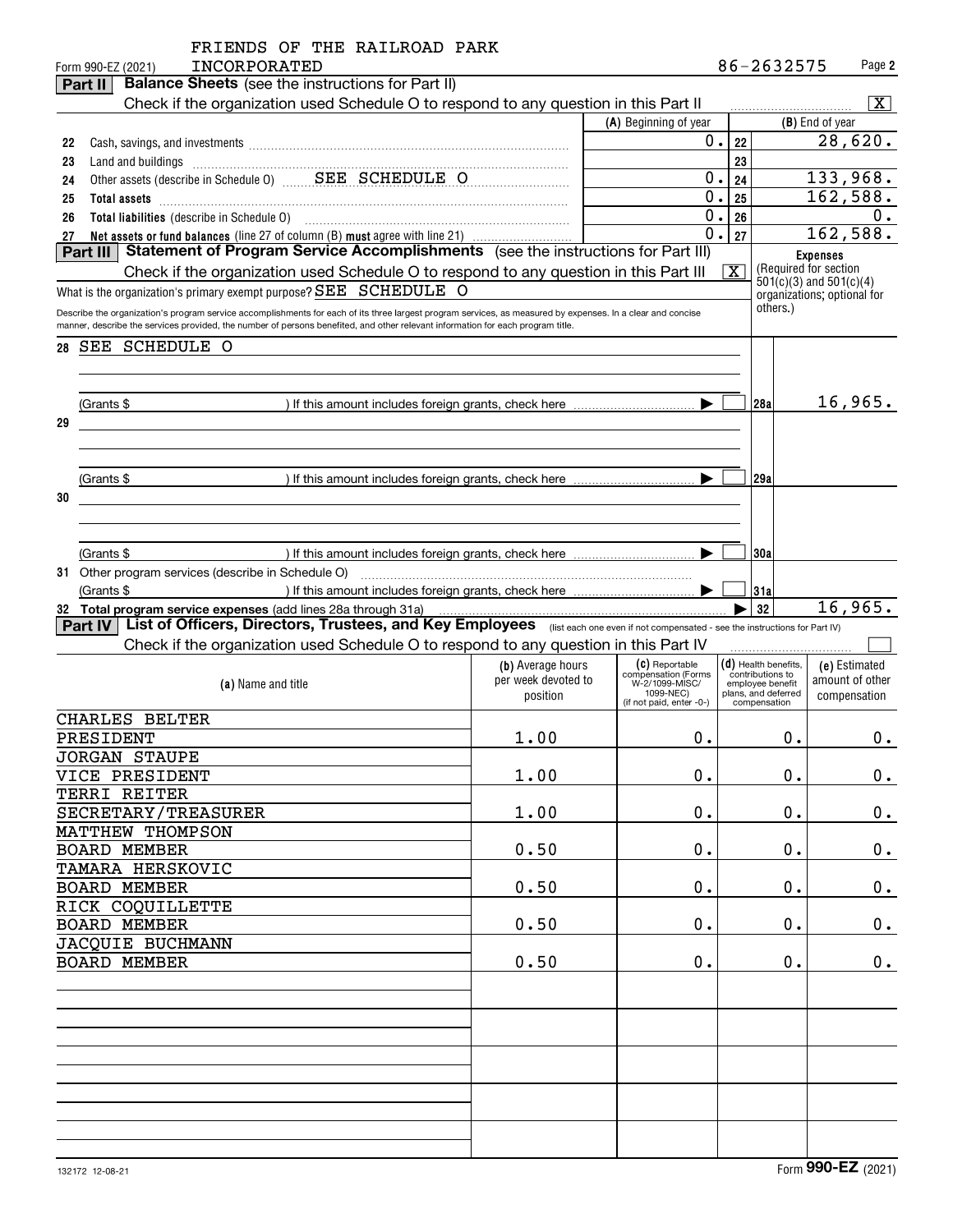| FRIENDS OF THE RAILROAD PARK |  |  |  |  |  |
|------------------------------|--|--|--|--|--|
|------------------------------|--|--|--|--|--|

|    | 86-2632575<br><b>INCORPORATED</b><br>Form 990-EZ (2021)                                                                                                                      |                 |        | Page 3              |
|----|------------------------------------------------------------------------------------------------------------------------------------------------------------------------------|-----------------|--------|---------------------|
|    | Other Information (Note the Schedule A and personal benefit contract statement requirements in the<br><b>Part V</b>                                                          |                 |        |                     |
|    | instructions for Part V.) Check if the organization used Sch. O to respond to any question in this Part V                                                                    |                 |        | $\lfloor x \rfloor$ |
|    |                                                                                                                                                                              |                 | Yes No |                     |
| 33 | Did the organization engage in any significant activity not previously reported to the IRS? If "Yes," provide a detailed description of each                                 |                 |        |                     |
|    | activity in Schedule O                                                                                                                                                       | 33              |        | x                   |
| 34 | Were any significant changes made to the organizing or governing documents? If "Yes," attach a conformed copy of the amended                                                 |                 |        |                     |
|    | documents if they reflect a change to the organization's name. Otherwise, explain the change on Schedule O. See instructions                                                 | 34              |        | x                   |
|    | 35a Did the organization have unrelated business gross income of \$1,000 or more during the year from business activities (such as those reported                            |                 |        |                     |
|    | on lines 2, 6a, and 7a, among others)?                                                                                                                                       | 35a             |        | X                   |
|    |                                                                                                                                                                              | 35 <sub>b</sub> | N/R    |                     |
|    | c Was the organization a section 501(c)(4), 501(c)(5), or 501(c)(6) organization subject to section 6033(e) notice, reporting, and proxy tax                                 |                 |        |                     |
|    |                                                                                                                                                                              | 35с             |        | x                   |
| 36 | Did the organization undergo a liquidation, dissolution, termination, or significant disposition of net assets during the year? If "Yes,"                                    |                 |        |                     |
|    |                                                                                                                                                                              | 36              |        | x                   |
|    | 37a Enter amount of political expenditures, direct or indirect, as described in the instructions $\Box$ $\Box$ $\Box$ 37a<br>$0$ .                                           |                 |        |                     |
|    |                                                                                                                                                                              | 37 <sub>b</sub> |        | х                   |
|    | 38a Did the organization borrow from, or make any loans to, any officer, director, trustee, or key employee; or were any such loans made                                     |                 |        |                     |
|    |                                                                                                                                                                              | 38a             |        | х                   |
|    | 38 <sub>b</sub><br>N/A                                                                                                                                                       |                 |        |                     |
| 39 | Section 501(c)(7) organizations. Enter:                                                                                                                                      |                 |        |                     |
|    | N/A<br>39a                                                                                                                                                                   |                 |        |                     |
|    | N/A<br>39b                                                                                                                                                                   |                 |        |                     |
|    | 40a Section $501(c)(3)$ organizations. Enter amount of tax imposed on the organization during the year under:                                                                |                 |        |                     |
|    | $0 \cdot$                                                                                                                                                                    |                 |        |                     |
|    | <b>b</b> Section 501(c)(3), 501(c)(4), and 501(c)(29) organizations. Did the organization engage in any section 4958 excess benefit                                          |                 |        |                     |
|    | transaction during the year, or did it engage in an excess benefit transaction in a prior year that has not been reported on any                                             |                 |        |                     |
|    | of its prior Forms 990 or 990-EZ? If "Yes," complete Schedule L, Part I [1] [1] [1] [1] [1] [1] [1] [1] [1] [1                                                               | 40b             |        | х                   |
|    | c Section 501(c)(3), 501(c)(4), and 501(c)(29) organizations. Enter amount of tax imposed on                                                                                 |                 |        |                     |
|    | 0.<br>organization managers or disqualified persons during the year under sections 4912, 4955, and 4958<br>.                                                                 |                 |        |                     |
|    | d Section 501(c)(3), 501(c)(4), and 501(c)(29) organizations. Enter amount of tax on line 40c reimbursed                                                                     |                 |        |                     |
|    | $0$ .<br>by the organization                                                                                                                                                 |                 |        |                     |
|    | e All organizations. At any time during the tax year, was the organization a party to a prohibited tax shelter                                                               |                 |        |                     |
|    | transaction? If "Yes," complete Form 8886-T                                                                                                                                  | 40e             |        | х                   |
| 41 | List the states with which a copy of this return is filed $\triangleright \texttt{WL}$                                                                                       |                 |        |                     |
|    | Telephone no. $\blacktriangleright$ $715 - 416 - 2995$<br>42a The organization's books are in care of $\blacktriangleright$ TERRI REITER<br>$ZIP + 4$ $\triangleright$ 54801 |                 |        |                     |
|    | Located at $\blacktriangleright$ PO BOX 548, SPOONER, WI                                                                                                                     |                 |        |                     |
|    | <b>b</b> At any time during the calendar year, did the organization have an interest in or a signature or other authority                                                    |                 | Yes    | No                  |
|    | over a financial account in a foreign country (such as a bank account, securities account, or other financial                                                                |                 |        | $\mathbf X$         |
|    | account)?<br>If "Yes," enter the name of the foreign country                                                                                                                 | 42b             |        |                     |
|    | See the instructions for exceptions and filing requirements for FinCEN Form 114, Report of Foreign Bank and Financial Accounts (FBAR).                                       |                 |        |                     |
|    |                                                                                                                                                                              | 42c             |        | X                   |
|    | If "Yes," enter the name of the foreign country                                                                                                                              |                 |        |                     |
| 43 |                                                                                                                                                                              |                 |        |                     |
|    |                                                                                                                                                                              | N/A             |        |                     |
|    |                                                                                                                                                                              |                 |        |                     |
|    |                                                                                                                                                                              |                 |        | Yes No              |
|    | 44a Did the organization maintain any donor advised funds during the year? If "Yes," Form 990 must be completed instead of                                                   |                 |        |                     |
|    | Form 990-EZ                                                                                                                                                                  | 44a             |        | х                   |
|    | <b>b</b> Did the organization operate one or more hospital facilities during the year? If "Yes," Form 990 must be completed instead                                          |                 |        |                     |
|    |                                                                                                                                                                              | 44b             |        | х                   |
|    |                                                                                                                                                                              | 44c             |        | $\mathbf X$         |
|    | d If "Yes" to line 44c, has the organization filed a Form 720 to report these payments? If "No," provide an explanation                                                      |                 |        |                     |
|    | in Schedule 0                                                                                                                                                                | 44d             |        |                     |
|    |                                                                                                                                                                              | 45a             |        | X                   |
|    | <b>b</b> Did the organization receive any payment from or engage in any transaction with a controlled entity within the meaning of section                                   |                 |        |                     |

|  |  | 512(b)(13)? If "Yes," Form 990 and Schedule R may need to be completed instead of Form 990-EZ. See instructions |  |
|--|--|-----------------------------------------------------------------------------------------------------------------|--|
|  |  |                                                                                                                 |  |

**45b**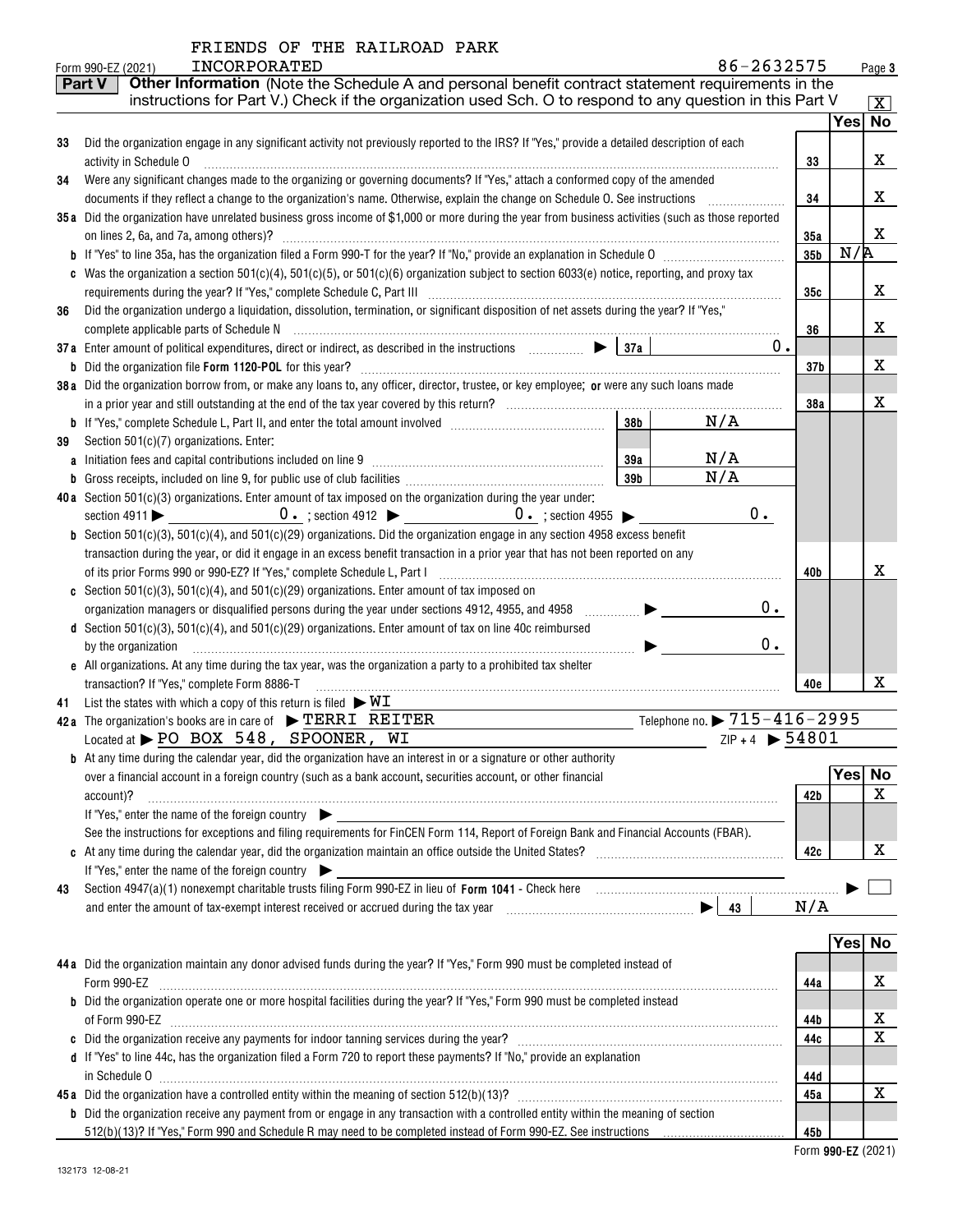|                   | ____ |
|-------------------|------|
| nrm 990-F7 (2021) | ותד  |

| Form 990-EZ (2021) | INCORPORATED | 639575<br>--<br>zo.<br>د: ک |   | Page 4 |
|--------------------|--------------|-----------------------------|---|--------|
|                    |              |                             | . |        |

**46**

|  | 46 Did the organization engage, directly or indirectly, in political campaign activities on behalf of or in opposition to candidates for public office? |
|--|---------------------------------------------------------------------------------------------------------------------------------------------------------|
|  | If "Yes," complete Schedule C. Part I ………………………………………………………………………………                                                                                    |
|  | Part VI   Section 501(c)(3) Organizations Only                                                                                                          |

|    |                                                                                                                                                                    |     | 'es |  |
|----|--------------------------------------------------------------------------------------------------------------------------------------------------------------------|-----|-----|--|
| 47 | Did the organization engage in lobbying activities or have a section 501(h) election in effect during the tax year?                                                |     |     |  |
|    | If "Yes," complete Sch. C, Part II                                                                                                                                 | 47  |     |  |
| 48 | Is the organization a school as described in section 170(b)(1)(A)(ii)? If "Yes," complete Schedule E                                                               | 48  |     |  |
|    | 49 a Did the organization make any transfers to an exempt non-charitable related organization?                                                                     | 49a |     |  |
|    | <b>b</b> If "Yes," was the related organization a section 527 organization?                                                                                        | 49b |     |  |
| 50 | Complete this table for the organization's five highest compensated employees (other than officers, directors, trustees, and key employees) who each received more |     |     |  |
|    | than \$100,000 of compensation from the organization. If there is none, enter "None."                                                                              |     |     |  |

| (a) Name and title of each employee<br><b>NONE</b> | (b) Average hours<br>per week devoted to<br>position | (C) Reportable<br>compensation (Forms<br>W-2/1099-MISC/<br>1099-NEC) | (d) Health benefits,<br>contributions to<br>employee benefit<br>plans, and deferred<br>compensation | (e) Estimated<br>amount of other<br>compensation |
|----------------------------------------------------|------------------------------------------------------|----------------------------------------------------------------------|-----------------------------------------------------------------------------------------------------|--------------------------------------------------|
|                                                    |                                                      |                                                                      |                                                                                                     |                                                  |
|                                                    |                                                      |                                                                      |                                                                                                     |                                                  |
|                                                    |                                                      |                                                                      |                                                                                                     |                                                  |
|                                                    |                                                      |                                                                      |                                                                                                     |                                                  |
|                                                    |                                                      |                                                                      |                                                                                                     |                                                  |

|  | f Total number of other employees paid over \$100,000 |  |  |  |
|--|-------------------------------------------------------|--|--|--|
|--|-------------------------------------------------------|--|--|--|

**51**Complete this table for the organization's five highest compensated independent contractors who each received more than \$100,000 of compensation from the organization. If there is none, enter "None." NONE

| (a) Name and business address of each independent contractor | (b) Type of service | (c) Compensation |
|--------------------------------------------------------------|---------------------|------------------|
|                                                              |                     |                  |
|                                                              |                     |                  |
|                                                              |                     |                  |
|                                                              |                     |                  |
|                                                              |                     |                  |
|                                                              |                     |                  |
|                                                              |                     |                  |
|                                                              |                     |                  |
|                                                              |                     |                  |
|                                                              |                     |                  |

**d** Total number of other independent contractors each receiving over \$100,000  $\ldots$  |  $\ldots$  |  $\ldots$  |  $\ldots$  |  $\ldots$  |

**5252** Did the organization complete Schedule A? <code>Note:</code> All section 501(c)(3) organizations must attach a completed Schedule A

 $\blacktriangleright$   $\boxed{X}$   $\curlyvee$   $es$   $\boxed{\phantom{0}}$  No

Under penalties of perjury, I declare that I have examined this return, including accompanying schedules and statements, and to the best of my knowledge and belief, it is true, correct, and complete. Declaration of preparer (other than officer) is based on all information of which preparer has any knowledge.

| <b>Sign</b><br>Here | Signature of officer<br>REITER,<br>TERRI<br>Type or print name and title                                                          | SECRETARY/TREASURER  |      | Date                                              |                   |  |  |
|---------------------|-----------------------------------------------------------------------------------------------------------------------------------|----------------------|------|---------------------------------------------------|-------------------|--|--|
| Paid<br>Preparer    | Print/Type preparer's name<br>KAREN SLAMINSKI, CPA                                                                                | Preparer's signature | Date | Check<br>self-employed                            | PTIN<br>P00088973 |  |  |
| <b>Use Only</b>     | Firm's name > ANDERSON, HAGER & MOE S.C.<br>Firm's address > PO BOX 189                                                           |                      |      | Firm's EIN > 39-1248105<br>Phone no. 715-635-8788 |                   |  |  |
|                     | SPOONER, WI 54801<br>$\mathbf{x}$<br>Yes<br>May the IRS discuss this return with the preparer shown above? See instructions<br>No |                      |      |                                                   |                   |  |  |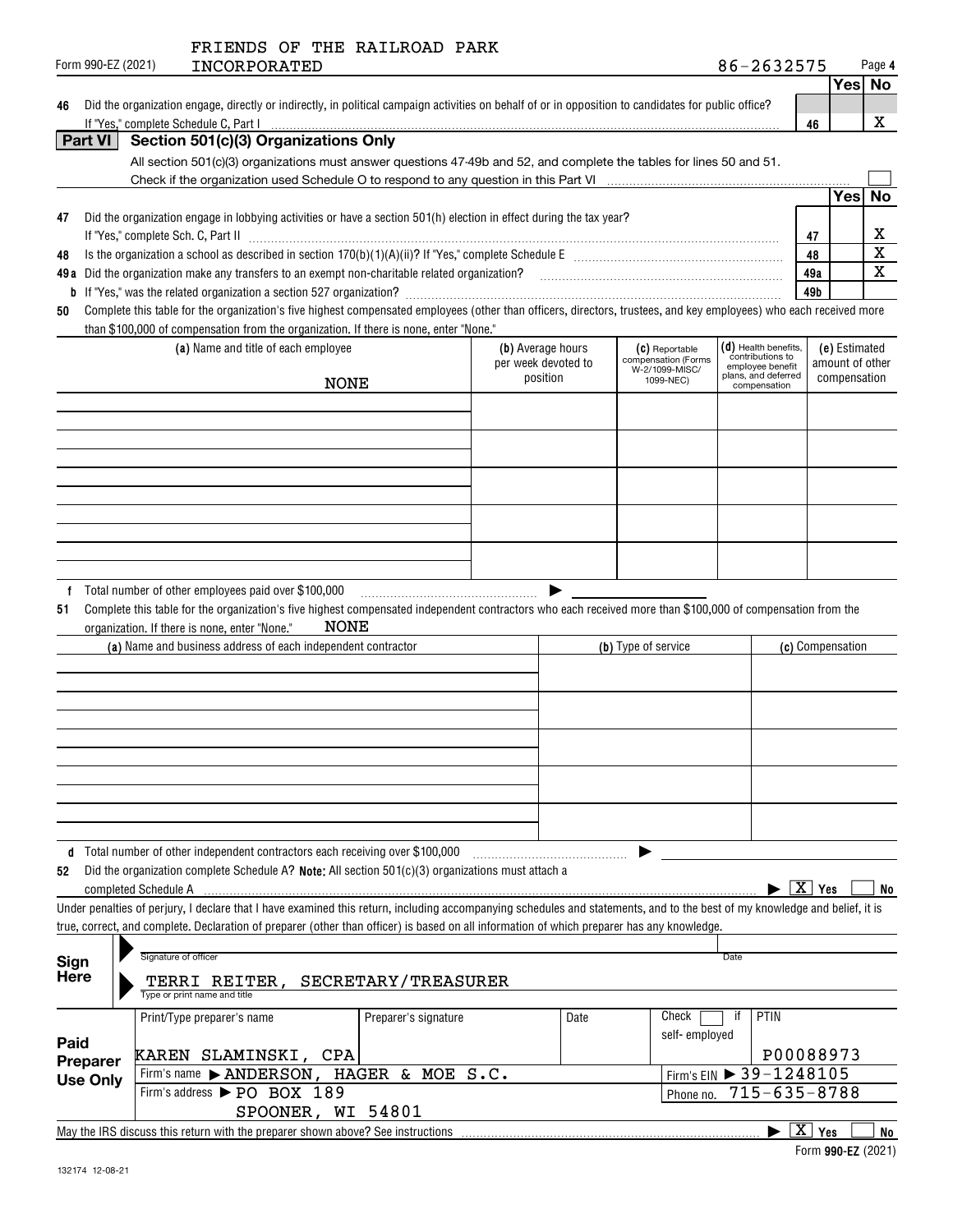| <b>SCHEDULE A</b><br>(Form 990)<br>Department of the Treasury<br>Internal Revenue Service |                     |                                               | <b>Public Charity Status and Public Support</b><br>Complete if the organization is a section 501(c)(3) organization or a section<br>4947(a)(1) nonexempt charitable trust.<br>Attach to Form 990 or Form 990-EZ.<br>Go to www.irs.gov/Form990 for instructions and the latest information. |                                                                                    |                                                                                                                                                                                                                                                 |                                    |                                 |                            |  | OMB No. 1545-0047<br><b>Open to Public</b><br>Inspection |
|-------------------------------------------------------------------------------------------|---------------------|-----------------------------------------------|--------------------------------------------------------------------------------------------------------------------------------------------------------------------------------------------------------------------------------------------------------------------------------------------|------------------------------------------------------------------------------------|-------------------------------------------------------------------------------------------------------------------------------------------------------------------------------------------------------------------------------------------------|------------------------------------|---------------------------------|----------------------------|--|----------------------------------------------------------|
|                                                                                           |                     | Name of the organization                      |                                                                                                                                                                                                                                                                                            |                                                                                    | FRIENDS OF THE RAILROAD PARK                                                                                                                                                                                                                    |                                    |                                 |                            |  | <b>Employer identification number</b>                    |
|                                                                                           |                     |                                               |                                                                                                                                                                                                                                                                                            | INCORPORATED                                                                       |                                                                                                                                                                                                                                                 |                                    |                                 |                            |  | 86-2632575                                               |
|                                                                                           | Part I              |                                               |                                                                                                                                                                                                                                                                                            |                                                                                    | Reason for Public Charity Status. (All organizations must complete this part.) See instructions.                                                                                                                                                |                                    |                                 |                            |  |                                                          |
|                                                                                           |                     |                                               |                                                                                                                                                                                                                                                                                            |                                                                                    | The organization is not a private foundation because it is: (For lines 1 through 12, check only one box.)                                                                                                                                       |                                    |                                 |                            |  |                                                          |
| 1                                                                                         |                     |                                               |                                                                                                                                                                                                                                                                                            |                                                                                    | A church, convention of churches, or association of churches described in section 170(b)(1)(A)(i).                                                                                                                                              |                                    |                                 |                            |  |                                                          |
| 2                                                                                         |                     |                                               |                                                                                                                                                                                                                                                                                            |                                                                                    | A school described in section 170(b)(1)(A)(ii). (Attach Schedule E (Form 990).)                                                                                                                                                                 |                                    |                                 |                            |  |                                                          |
| 3                                                                                         |                     |                                               |                                                                                                                                                                                                                                                                                            |                                                                                    | A hospital or a cooperative hospital service organization described in section 170(b)(1)(A)(iii).                                                                                                                                               |                                    |                                 |                            |  |                                                          |
|                                                                                           |                     |                                               |                                                                                                                                                                                                                                                                                            |                                                                                    | A medical research organization operated in conjunction with a hospital described in section 170(b)(1)(A)(iii). Enter the hospital's name,                                                                                                      |                                    |                                 |                            |  |                                                          |
|                                                                                           |                     | city, and state:                              |                                                                                                                                                                                                                                                                                            |                                                                                    |                                                                                                                                                                                                                                                 |                                    |                                 |                            |  |                                                          |
| 5                                                                                         |                     |                                               |                                                                                                                                                                                                                                                                                            |                                                                                    | An organization operated for the benefit of a college or university owned or operated by a governmental unit described in                                                                                                                       |                                    |                                 |                            |  |                                                          |
|                                                                                           |                     |                                               |                                                                                                                                                                                                                                                                                            | section 170(b)(1)(A)(iv). (Complete Part II.)                                      |                                                                                                                                                                                                                                                 |                                    |                                 |                            |  |                                                          |
| 6<br>7                                                                                    |                     |                                               |                                                                                                                                                                                                                                                                                            |                                                                                    | A federal, state, or local government or governmental unit described in section 170(b)(1)(A)(v).                                                                                                                                                |                                    |                                 |                            |  |                                                          |
|                                                                                           |                     |                                               |                                                                                                                                                                                                                                                                                            | section 170(b)(1)(A)(vi). (Complete Part II.)                                      | An organization that normally receives a substantial part of its support from a governmental unit or from the general public described in                                                                                                       |                                    |                                 |                            |  |                                                          |
| 8                                                                                         |                     |                                               |                                                                                                                                                                                                                                                                                            |                                                                                    | A community trust described in section 170(b)(1)(A)(vi). (Complete Part II.)                                                                                                                                                                    |                                    |                                 |                            |  |                                                          |
| 9                                                                                         |                     |                                               |                                                                                                                                                                                                                                                                                            |                                                                                    | An agricultural research organization described in section 170(b)(1)(A)(ix) operated in conjunction with a land-grant college                                                                                                                   |                                    |                                 |                            |  |                                                          |
|                                                                                           |                     |                                               |                                                                                                                                                                                                                                                                                            |                                                                                    | or university or a non-land-grant college of agriculture (see instructions). Enter the name, city, and state of the college or                                                                                                                  |                                    |                                 |                            |  |                                                          |
|                                                                                           |                     | university:                                   |                                                                                                                                                                                                                                                                                            |                                                                                    |                                                                                                                                                                                                                                                 |                                    |                                 |                            |  |                                                          |
| 10                                                                                        | $\lfloor x \rfloor$ |                                               |                                                                                                                                                                                                                                                                                            |                                                                                    | An organization that normally receives (1) more than 33 1/3% of its support from contributions, membership fees, and gross receipts from                                                                                                        |                                    |                                 |                            |  |                                                          |
|                                                                                           |                     |                                               |                                                                                                                                                                                                                                                                                            |                                                                                    | activities related to its exempt functions, subject to certain exceptions; and (2) no more than 33 1/3% of its support from gross investment                                                                                                    |                                    |                                 |                            |  |                                                          |
|                                                                                           |                     |                                               |                                                                                                                                                                                                                                                                                            |                                                                                    | income and unrelated business taxable income (less section 511 tax) from businesses acquired by the organization after June 30, 1975.                                                                                                           |                                    |                                 |                            |  |                                                          |
|                                                                                           |                     |                                               |                                                                                                                                                                                                                                                                                            | See section 509(a)(2). (Complete Part III.)                                        |                                                                                                                                                                                                                                                 |                                    |                                 |                            |  |                                                          |
| 11                                                                                        |                     |                                               |                                                                                                                                                                                                                                                                                            |                                                                                    | An organization organized and operated exclusively to test for public safety. See section 509(a)(4).                                                                                                                                            |                                    |                                 |                            |  |                                                          |
| 12                                                                                        |                     |                                               |                                                                                                                                                                                                                                                                                            |                                                                                    | An organization organized and operated exclusively for the benefit of, to perform the functions of, or to carry out the purposes of one or                                                                                                      |                                    |                                 |                            |  |                                                          |
|                                                                                           |                     |                                               |                                                                                                                                                                                                                                                                                            |                                                                                    | more publicly supported organizations described in section 509(a)(1) or section 509(a)(2). See section 509(a)(3). Check the box on                                                                                                              |                                    |                                 |                            |  |                                                          |
|                                                                                           |                     |                                               |                                                                                                                                                                                                                                                                                            |                                                                                    | lines 12a through 12d that describes the type of supporting organization and complete lines 12e, 12f, and 12g.                                                                                                                                  |                                    |                                 |                            |  |                                                          |
| a                                                                                         |                     |                                               |                                                                                                                                                                                                                                                                                            |                                                                                    | Type I. A supporting organization operated, supervised, or controlled by its supported organization(s), typically by giving                                                                                                                     |                                    |                                 |                            |  |                                                          |
|                                                                                           |                     |                                               |                                                                                                                                                                                                                                                                                            |                                                                                    | the supported organization(s) the power to regularly appoint or elect a majority of the directors or trustees of the supporting                                                                                                                 |                                    |                                 |                            |  |                                                          |
|                                                                                           |                     |                                               |                                                                                                                                                                                                                                                                                            | organization. You must complete Part IV, Sections A and B.                         |                                                                                                                                                                                                                                                 |                                    |                                 |                            |  |                                                          |
| b                                                                                         |                     |                                               |                                                                                                                                                                                                                                                                                            |                                                                                    | Type II. A supporting organization supervised or controlled in connection with its supported organization(s), by having<br>control or management of the supporting organization vested in the same persons that control or manage the supported |                                    |                                 |                            |  |                                                          |
|                                                                                           |                     |                                               |                                                                                                                                                                                                                                                                                            | organization(s). You must complete Part IV, Sections A and C.                      |                                                                                                                                                                                                                                                 |                                    |                                 |                            |  |                                                          |
| c                                                                                         |                     |                                               |                                                                                                                                                                                                                                                                                            |                                                                                    | Type III functionally integrated. A supporting organization operated in connection with, and functionally integrated with,                                                                                                                      |                                    |                                 |                            |  |                                                          |
|                                                                                           |                     |                                               |                                                                                                                                                                                                                                                                                            |                                                                                    | its supported organization(s) (see instructions). You must complete Part IV, Sections A, D, and E.                                                                                                                                              |                                    |                                 |                            |  |                                                          |
| d                                                                                         |                     |                                               |                                                                                                                                                                                                                                                                                            |                                                                                    | Type III non-functionally integrated. A supporting organization operated in connection with its supported organization(s)                                                                                                                       |                                    |                                 |                            |  |                                                          |
|                                                                                           |                     |                                               |                                                                                                                                                                                                                                                                                            |                                                                                    | that is not functionally integrated. The organization generally must satisfy a distribution requirement and an attentiveness                                                                                                                    |                                    |                                 |                            |  |                                                          |
|                                                                                           |                     |                                               |                                                                                                                                                                                                                                                                                            |                                                                                    | requirement (see instructions). You must complete Part IV, Sections A and D, and Part V.                                                                                                                                                        |                                    |                                 |                            |  |                                                          |
| е                                                                                         |                     |                                               |                                                                                                                                                                                                                                                                                            |                                                                                    | Check this box if the organization received a written determination from the IRS that it is a Type I, Type II, Type III                                                                                                                         |                                    |                                 |                            |  |                                                          |
|                                                                                           |                     |                                               |                                                                                                                                                                                                                                                                                            |                                                                                    | functionally integrated, or Type III non-functionally integrated supporting organization.                                                                                                                                                       |                                    |                                 |                            |  |                                                          |
|                                                                                           |                     | f Enter the number of supported organizations |                                                                                                                                                                                                                                                                                            |                                                                                    |                                                                                                                                                                                                                                                 |                                    |                                 |                            |  |                                                          |
|                                                                                           |                     | (i) Name of supported                         |                                                                                                                                                                                                                                                                                            | Provide the following information about the supported organization(s).<br>(ii) EIN | (iii) Type of organization                                                                                                                                                                                                                      |                                    | (iv) Is the organization listed | (v) Amount of monetary     |  | (vi) Amount of other                                     |
|                                                                                           |                     | organization                                  |                                                                                                                                                                                                                                                                                            |                                                                                    | (described on lines 1-10                                                                                                                                                                                                                        | in your governing document?<br>Yes | No                              | support (see instructions) |  | support (see instructions)                               |
|                                                                                           |                     |                                               |                                                                                                                                                                                                                                                                                            |                                                                                    | above (see instructions))                                                                                                                                                                                                                       |                                    |                                 |                            |  |                                                          |
|                                                                                           |                     |                                               |                                                                                                                                                                                                                                                                                            |                                                                                    |                                                                                                                                                                                                                                                 |                                    |                                 |                            |  |                                                          |
|                                                                                           |                     |                                               |                                                                                                                                                                                                                                                                                            |                                                                                    |                                                                                                                                                                                                                                                 |                                    |                                 |                            |  |                                                          |
|                                                                                           |                     |                                               |                                                                                                                                                                                                                                                                                            |                                                                                    |                                                                                                                                                                                                                                                 |                                    |                                 |                            |  |                                                          |
|                                                                                           |                     |                                               |                                                                                                                                                                                                                                                                                            |                                                                                    |                                                                                                                                                                                                                                                 |                                    |                                 |                            |  |                                                          |
|                                                                                           |                     |                                               |                                                                                                                                                                                                                                                                                            |                                                                                    |                                                                                                                                                                                                                                                 |                                    |                                 |                            |  |                                                          |
|                                                                                           |                     |                                               |                                                                                                                                                                                                                                                                                            |                                                                                    |                                                                                                                                                                                                                                                 |                                    |                                 |                            |  |                                                          |
|                                                                                           |                     |                                               |                                                                                                                                                                                                                                                                                            |                                                                                    |                                                                                                                                                                                                                                                 |                                    |                                 |                            |  |                                                          |
|                                                                                           |                     |                                               |                                                                                                                                                                                                                                                                                            |                                                                                    |                                                                                                                                                                                                                                                 |                                    |                                 |                            |  |                                                          |
|                                                                                           |                     |                                               |                                                                                                                                                                                                                                                                                            |                                                                                    |                                                                                                                                                                                                                                                 |                                    |                                 |                            |  |                                                          |
| Total                                                                                     |                     |                                               |                                                                                                                                                                                                                                                                                            |                                                                                    |                                                                                                                                                                                                                                                 |                                    |                                 |                            |  |                                                          |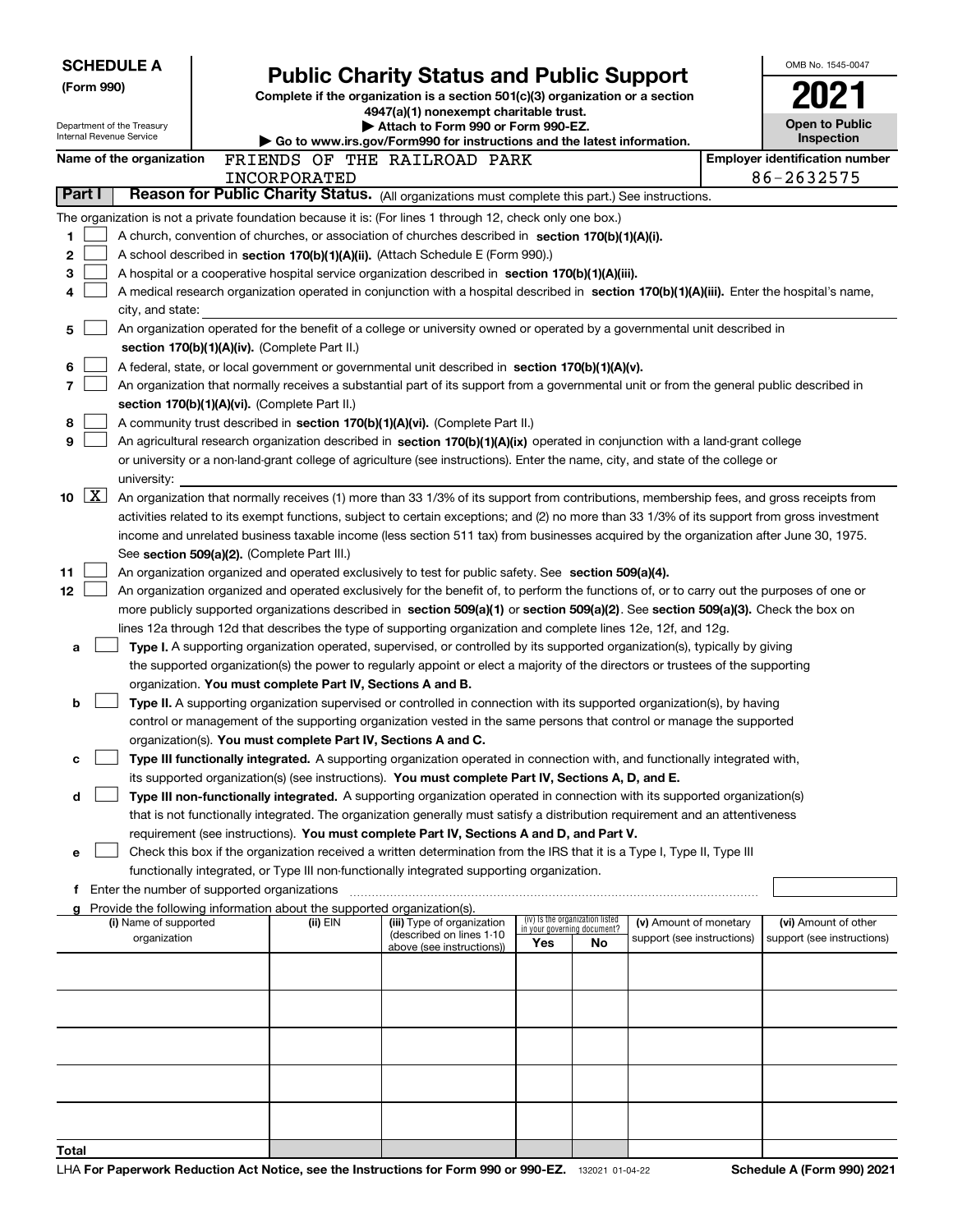|              |  | FRIENDS OF THE RAILROAD PARK |  |
|--------------|--|------------------------------|--|
| INCORPORATED |  |                              |  |

| $86 - 2632575$ Page 2 |  |
|-----------------------|--|
|-----------------------|--|

Schedule A (Form 990) 2021<br>**Part II** | Support Sch (Complete only if you checked the box on line 5, 7, or 8 of Part I or if the organization failed to qualify under Part III. If the organization fails to qualify under the tests listed below, please complete Part III.) **Part III Support Schedule for Organizations Described in Sections 170(b)(1)(A)(iv) and 170(b)(1)(A)(vi)** 

|     | <b>Section A. Public Support</b>                                                                                                                                                                                               |            |          |            |            |          |           |
|-----|--------------------------------------------------------------------------------------------------------------------------------------------------------------------------------------------------------------------------------|------------|----------|------------|------------|----------|-----------|
|     | Calendar year (or fiscal year beginning in) $\blacktriangleright$                                                                                                                                                              | (a) 2017   | (b) 2018 | $(c)$ 2019 | $(d)$ 2020 | (e) 2021 | (f) Total |
|     | <b>1</b> Gifts, grants, contributions, and                                                                                                                                                                                     |            |          |            |            |          |           |
|     | membership fees received. (Do not                                                                                                                                                                                              |            |          |            |            |          |           |
|     | include any "unusual grants.")                                                                                                                                                                                                 |            |          |            |            |          |           |
|     | 2 Tax revenues levied for the organ-                                                                                                                                                                                           |            |          |            |            |          |           |
|     | ization's benefit and either paid to                                                                                                                                                                                           |            |          |            |            |          |           |
|     | or expended on its behalf                                                                                                                                                                                                      |            |          |            |            |          |           |
|     | 3 The value of services or facilities                                                                                                                                                                                          |            |          |            |            |          |           |
|     | furnished by a governmental unit to                                                                                                                                                                                            |            |          |            |            |          |           |
|     | the organization without charge                                                                                                                                                                                                |            |          |            |            |          |           |
|     | <b>4 Total.</b> Add lines 1 through 3                                                                                                                                                                                          |            |          |            |            |          |           |
| 5.  | The portion of total contributions                                                                                                                                                                                             |            |          |            |            |          |           |
|     | by each person (other than a                                                                                                                                                                                                   |            |          |            |            |          |           |
|     | governmental unit or publicly                                                                                                                                                                                                  |            |          |            |            |          |           |
|     | supported organization) included                                                                                                                                                                                               |            |          |            |            |          |           |
|     | on line 1 that exceeds 2% of the                                                                                                                                                                                               |            |          |            |            |          |           |
|     | amount shown on line 11,                                                                                                                                                                                                       |            |          |            |            |          |           |
|     | column (f)                                                                                                                                                                                                                     |            |          |            |            |          |           |
|     | 6 Public support. Subtract line 5 from line 4.                                                                                                                                                                                 |            |          |            |            |          |           |
|     | <b>Section B. Total Support</b>                                                                                                                                                                                                |            |          |            |            |          |           |
|     | Calendar year (or fiscal year beginning in) $\blacktriangleright$                                                                                                                                                              | (a) $2017$ | (b) 2018 | $(c)$ 2019 | $(d)$ 2020 | (e) 2021 | (f) Total |
|     | 7 Amounts from line 4                                                                                                                                                                                                          |            |          |            |            |          |           |
|     | 8 Gross income from interest,                                                                                                                                                                                                  |            |          |            |            |          |           |
|     | dividends, payments received on                                                                                                                                                                                                |            |          |            |            |          |           |
|     | securities loans, rents, royalties,                                                                                                                                                                                            |            |          |            |            |          |           |
|     | and income from similar sources                                                                                                                                                                                                |            |          |            |            |          |           |
| 9.  | Net income from unrelated business                                                                                                                                                                                             |            |          |            |            |          |           |
|     | activities, whether or not the                                                                                                                                                                                                 |            |          |            |            |          |           |
|     | business is regularly carried on                                                                                                                                                                                               |            |          |            |            |          |           |
|     | <b>10</b> Other income. Do not include gain                                                                                                                                                                                    |            |          |            |            |          |           |
|     | or loss from the sale of capital                                                                                                                                                                                               |            |          |            |            |          |           |
|     | assets (Explain in Part VI.)                                                                                                                                                                                                   |            |          |            |            |          |           |
|     | <b>11 Total support.</b> Add lines 7 through 10                                                                                                                                                                                |            |          |            |            |          |           |
|     | <b>12</b> Gross receipts from related activities, etc. (see instructions)                                                                                                                                                      |            |          |            |            | 12       |           |
|     | 13 First 5 years. If the Form 990 is for the organization's first, second, third, fourth, or fifth tax year as a section 501(c)(3)                                                                                             |            |          |            |            |          |           |
|     | organization, check this box and stop here manufactured and the content of the state of the content of the content of the content of the content of the content of the content of the content of the content of the content of |            |          |            |            |          |           |
|     | <b>Section C. Computation of Public Support Percentage</b>                                                                                                                                                                     |            |          |            |            |          |           |
|     | 14 Public support percentage for 2021 (line 6, column (f), divided by line 11, column (f) <i>marroummaname</i>                                                                                                                 |            |          |            |            | 14       | %         |
|     |                                                                                                                                                                                                                                |            |          |            |            | 15       | %         |
|     | 16a 33 1/3% support test - 2021. If the organization did not check the box on line 13, and line 14 is 33 1/3% or more, check this box and                                                                                      |            |          |            |            |          |           |
|     | stop here. The organization qualifies as a publicly supported organization                                                                                                                                                     |            |          |            |            |          | ▔▁∣       |
|     | b 33 1/3% support test - 2020. If the organization did not check a box on line 13 or 16a, and line 15 is 33 1/3% or more, check this box                                                                                       |            |          |            |            |          |           |
|     | and stop here. The organization qualifies as a publicly supported organization                                                                                                                                                 |            |          |            |            |          |           |
|     | 17a 10% -facts-and-circumstances test - 2021. If the organization did not check a box on line 13, 16a, or 16b, and line 14 is 10% or more,                                                                                     |            |          |            |            |          |           |
|     | and if the organization meets the facts and circumstances test, check this box and stop here. Explain in Part VI how the organization                                                                                          |            |          |            |            |          |           |
|     | meets the facts-and-circumstances test. The organization qualifies as a publicly supported organization                                                                                                                        |            |          |            |            |          |           |
|     | <b>b 10% -facts-and-circumstances test - 2020.</b> If the organization did not check a box on line 13, 16a, 16b, or 17a, and line 15 is 10% or                                                                                 |            |          |            |            |          |           |
|     | more, and if the organization meets the facts-and-circumstances test, check this box and stop here. Explain in Part VI how the                                                                                                 |            |          |            |            |          |           |
|     | organization meets the facts-and-circumstances test. The organization qualifies as a publicly supported organization                                                                                                           |            |          |            |            |          |           |
| 18. | Private foundation. If the organization did not check a box on line 13, 16a, 16b, 17a, or 17b, check this box and see instructions                                                                                             |            |          |            |            |          |           |

**Schedule A (Form 990) 2021**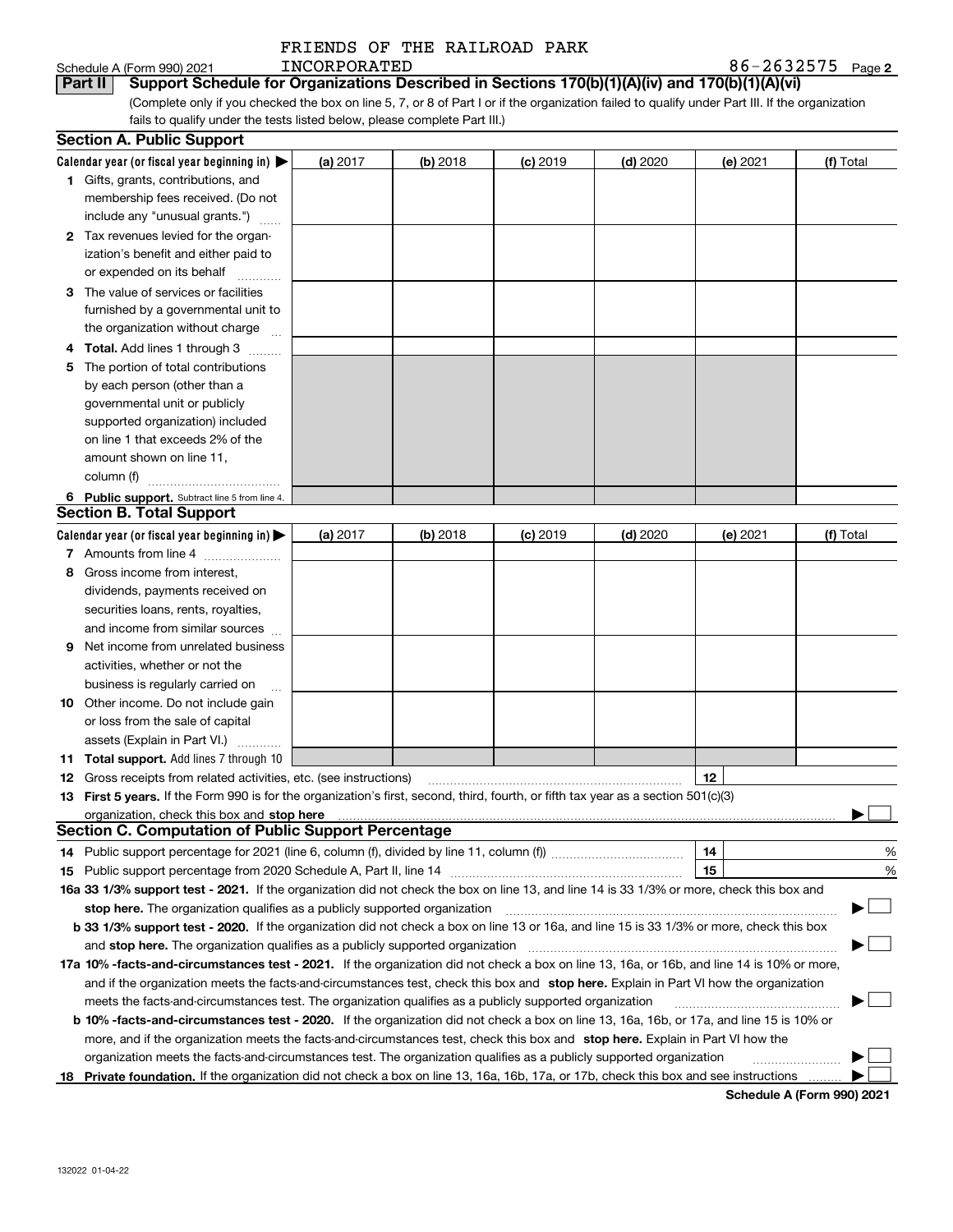|  | FRIENDS OF THE RAILROAD PARK |  |
|--|------------------------------|--|
|  |                              |  |

### **3** Schedule A (Form 990) 2021 Page **Part III Support Schedule for Organizations Described in Section 509(a)(2)**  INCORPORATED

(Complete only if you checked the box on line 10 of Part I or if the organization failed to qualify under Part II. If the organization fails to qualify under the tests listed below, please complete Part II.)

|    | <b>Section A. Public Support</b>                                                                                                                 |          |          |            |            |                       |                                          |
|----|--------------------------------------------------------------------------------------------------------------------------------------------------|----------|----------|------------|------------|-----------------------|------------------------------------------|
|    | Calendar year (or fiscal year beginning in)                                                                                                      | (a) 2017 | (b) 2018 | $(c)$ 2019 | $(d)$ 2020 | $(e)$ 2021            | (f) Total                                |
|    | 1 Gifts, grants, contributions, and                                                                                                              |          |          |            |            |                       |                                          |
|    | membership fees received. (Do not                                                                                                                |          |          |            |            |                       |                                          |
|    | include any "unusual grants.")                                                                                                                   |          |          |            |            | 59,304.               | 59,304.                                  |
|    | 2 Gross receipts from admissions,                                                                                                                |          |          |            |            |                       |                                          |
|    | merchandise sold or services per-                                                                                                                |          |          |            |            |                       |                                          |
|    | formed, or facilities furnished in                                                                                                               |          |          |            |            |                       |                                          |
|    | any activity that is related to the<br>organization's tax-exempt purpose                                                                         |          |          |            |            |                       |                                          |
|    | 3 Gross receipts from activities that                                                                                                            |          |          |            |            |                       |                                          |
|    | are not an unrelated trade or bus-                                                                                                               |          |          |            |            |                       |                                          |
|    | iness under section 513                                                                                                                          |          |          |            |            |                       |                                          |
|    |                                                                                                                                                  |          |          |            |            |                       |                                          |
|    | 4 Tax revenues levied for the organ-                                                                                                             |          |          |            |            |                       |                                          |
|    | ization's benefit and either paid to                                                                                                             |          |          |            |            |                       |                                          |
|    | or expended on its behalf<br>.                                                                                                                   |          |          |            |            |                       |                                          |
|    | 5 The value of services or facilities                                                                                                            |          |          |            |            |                       |                                          |
|    | furnished by a governmental unit to                                                                                                              |          |          |            |            |                       |                                          |
|    | the organization without charge                                                                                                                  |          |          |            |            |                       |                                          |
|    | <b>6 Total.</b> Add lines 1 through 5                                                                                                            |          |          |            |            | 59,304.               | 59,304.                                  |
|    | 7a Amounts included on lines 1, 2, and                                                                                                           |          |          |            |            |                       |                                          |
|    | 3 received from disqualified persons                                                                                                             |          |          |            |            |                       | 0.                                       |
|    | <b>b</b> Amounts included on lines 2 and 3 received                                                                                              |          |          |            |            |                       |                                          |
|    | from other than disqualified persons that<br>exceed the greater of \$5,000 or 1% of the                                                          |          |          |            |            |                       |                                          |
|    | amount on line 13 for the year                                                                                                                   |          |          |            |            |                       | $0$ .                                    |
|    | c Add lines 7a and 7b                                                                                                                            |          |          |            |            |                       | $\overline{0}$ .                         |
|    | 8 Public support. (Subtract line 7c from line 6.)                                                                                                |          |          |            |            |                       | 59,304.                                  |
|    | <b>Section B. Total Support</b>                                                                                                                  |          |          |            |            |                       |                                          |
|    | Calendar year (or fiscal year beginning in)                                                                                                      | (a) 2017 | (b) 2018 | $(c)$ 2019 | $(d)$ 2020 | (e) 2021              | (f) Total                                |
|    | 9 Amounts from line 6                                                                                                                            |          |          |            |            | $\overline{59,304}$ . | $\overline{59,304}$ .                    |
|    | 10a Gross income from interest,                                                                                                                  |          |          |            |            |                       |                                          |
|    | dividends, payments received on                                                                                                                  |          |          |            |            |                       |                                          |
|    | securities loans, rents, royalties,<br>and income from similar sources                                                                           |          |          |            |            | 13.                   | 13.                                      |
|    | <b>b</b> Unrelated business taxable income                                                                                                       |          |          |            |            |                       |                                          |
|    | (less section 511 taxes) from businesses                                                                                                         |          |          |            |            |                       |                                          |
|    | acquired after June 30, 1975 [10001]                                                                                                             |          |          |            |            |                       |                                          |
|    | c Add lines 10a and 10b                                                                                                                          |          |          |            |            | 13.                   | 13.                                      |
|    | 11 Net income from unrelated business                                                                                                            |          |          |            |            |                       |                                          |
|    | activities not included on line 10b.                                                                                                             |          |          |            |            |                       |                                          |
|    | whether or not the business is                                                                                                                   |          |          |            |            |                       |                                          |
|    | regularly carried on<br>12 Other income. Do not include gain                                                                                     |          |          |            |            |                       |                                          |
|    | or loss from the sale of capital                                                                                                                 |          |          |            |            |                       |                                          |
|    | assets (Explain in Part VI.)                                                                                                                     |          |          |            |            |                       |                                          |
|    | <b>13</b> Total support. (Add lines 9, 10c, 11, and 12.)                                                                                         |          |          |            |            | 59,317.               | 59,317.                                  |
|    | 14 First 5 years. If the Form 990 is for the organization's first, second, third, fourth, or fifth tax year as a section 501(c)(3) organization, |          |          |            |            |                       |                                          |
|    | check this box and stop here with the continuum control to the state of the state of the state of the state of                                   |          |          |            |            |                       | $\blacktriangleright$ $\boxed{\text{X}}$ |
|    | <b>Section C. Computation of Public Support Percentage</b>                                                                                       |          |          |            |            |                       |                                          |
|    | 15 Public support percentage for 2021 (line 8, column (f), divided by line 13, column (f))                                                       |          |          |            |            | 15                    | %                                        |
| 16 | Public support percentage from 2020 Schedule A, Part III, line 15                                                                                |          |          |            |            | 16                    | %                                        |
|    | <b>Section D. Computation of Investment Income Percentage</b>                                                                                    |          |          |            |            |                       |                                          |
|    | 17 Investment income percentage for 2021 (line 10c, column (f), divided by line 13, column (f))                                                  |          |          |            |            | 17                    | %                                        |
|    | 18 Investment income percentage from 2020 Schedule A, Part III, line 17                                                                          |          |          |            |            | 18                    | %                                        |
|    | 19a 33 1/3% support tests - 2021. If the organization did not check the box on line 14, and line 15 is more than 33 1/3%, and line 17 is not     |          |          |            |            |                       |                                          |
|    | more than 33 1/3%, check this box and stop here. The organization qualifies as a publicly supported organization                                 |          |          |            |            |                       | ▶                                        |
|    | b 33 1/3% support tests - 2020. If the organization did not check a box on line 14 or line 19a, and line 16 is more than 33 1/3%, and            |          |          |            |            |                       |                                          |
|    | line 18 is not more than 33 1/3%, check this box and stop here. The organization qualifies as a publicly supported organization                  |          |          |            |            |                       |                                          |
|    |                                                                                                                                                  |          |          |            |            |                       |                                          |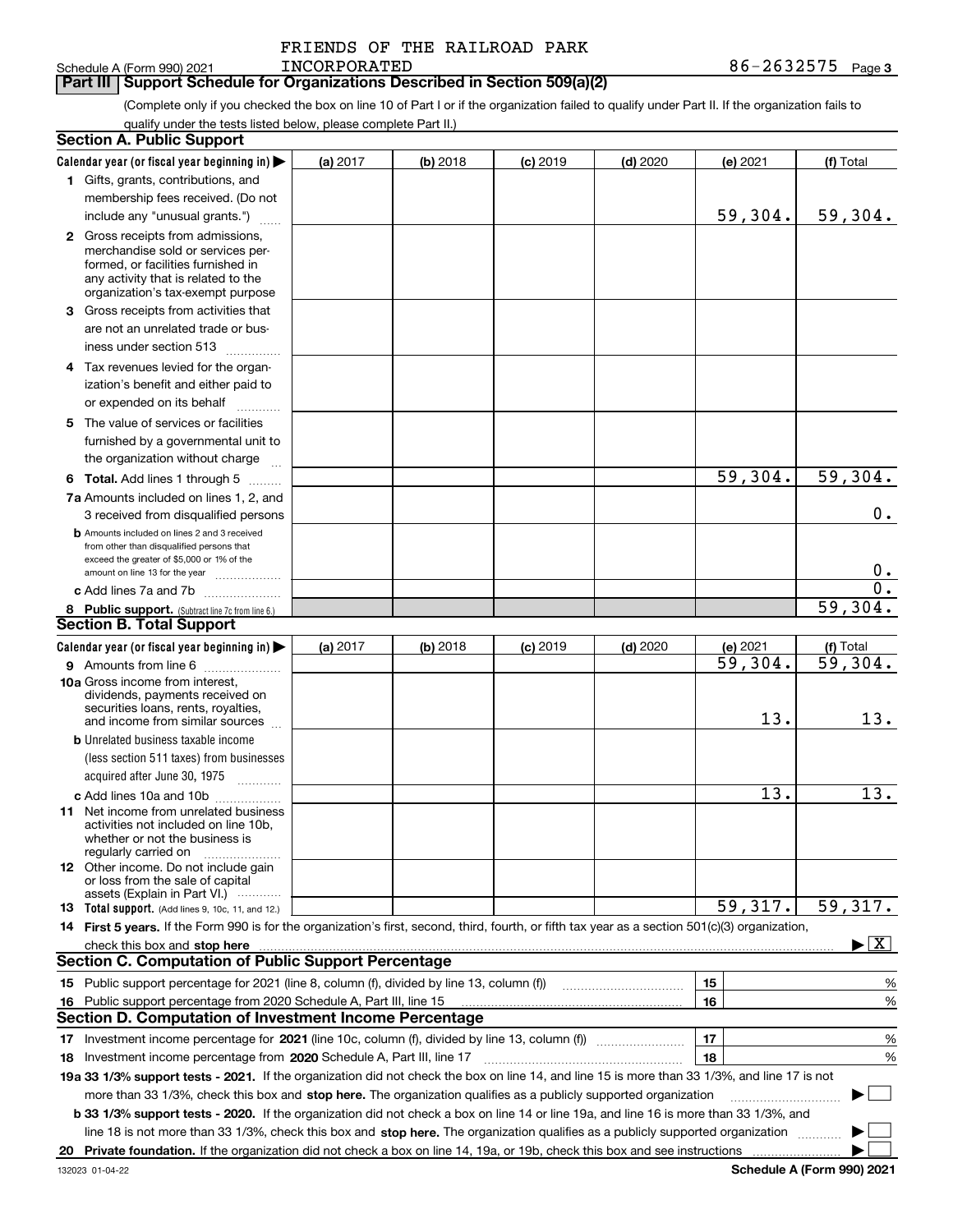**Yes**

**No**

## Schedule A (Form 990) 2021 **Part IV Supporting Organizations**

(Complete only if you checked a box in line 12 on Part I. If you checked box 12a, Part I, complete Sections A and B. If you checked box 12b, Part I, complete Sections A and C. If you checked box 12c, Part I, complete Sections A, D, and E. If you checked box 12d, Part I, complete Sections A and D, and complete Part V.)

# **Section A. All Supporting Organizations**

- **1** Are all of the organization's supported organizations listed by name in the organization's governing documents? If "No," describe in **Part VI** how the supported organizations are designated. If designated by *class or purpose, describe the designation. If historic and continuing relationship, explain.*
- **2** Did the organization have any supported organization that does not have an IRS determination of status under section 509(a)(1) or (2)? If "Yes," explain in Part VI how the organization determined that the supported *organization was described in section 509(a)(1) or (2).*
- **3a** Did the organization have a supported organization described in section 501(c)(4), (5), or (6)? If "Yes," answer *lines 3b and 3c below.*
- **b** Did the organization confirm that each supported organization qualified under section 501(c)(4), (5), or (6) and satisfied the public support tests under section 509(a)(2)? If "Yes," describe in **Part VI** when and how the *organization made the determination.*
- **c**Did the organization ensure that all support to such organizations was used exclusively for section 170(c)(2)(B) purposes? If "Yes," explain in **Part VI** what controls the organization put in place to ensure such use.
- **4a***If* Was any supported organization not organized in the United States ("foreign supported organization")? *"Yes," and if you checked box 12a or 12b in Part I, answer lines 4b and 4c below.*
- **b** Did the organization have ultimate control and discretion in deciding whether to make grants to the foreign supported organization? If "Yes," describe in **Part VI** how the organization had such control and discretion *despite being controlled or supervised by or in connection with its supported organizations.*
- **c** Did the organization support any foreign supported organization that does not have an IRS determination under sections 501(c)(3) and 509(a)(1) or (2)? If "Yes," explain in **Part VI** what controls the organization used *to ensure that all support to the foreign supported organization was used exclusively for section 170(c)(2)(B) purposes.*
- **5a***If "Yes,"* Did the organization add, substitute, or remove any supported organizations during the tax year? answer lines 5b and 5c below (if applicable). Also, provide detail in **Part VI,** including (i) the names and EIN *numbers of the supported organizations added, substituted, or removed; (ii) the reasons for each such action; (iii) the authority under the organization's organizing document authorizing such action; and (iv) how the action was accomplished (such as by amendment to the organizing document).*
- **b** Type I or Type II only. Was any added or substituted supported organization part of a class already designated in the organization's organizing document?
- **cSubstitutions only.**  Was the substitution the result of an event beyond the organization's control?
- **6** Did the organization provide support (whether in the form of grants or the provision of services or facilities) to **Part VI.** *If "Yes," provide detail in* support or benefit one or more of the filing organization's supported organizations? anyone other than (i) its supported organizations, (ii) individuals that are part of the charitable class benefited by one or more of its supported organizations, or (iii) other supporting organizations that also
- **7**Did the organization provide a grant, loan, compensation, or other similar payment to a substantial contributor *If "Yes," complete Part I of Schedule L (Form 990).* regard to a substantial contributor? (as defined in section 4958(c)(3)(C)), a family member of a substantial contributor, or a 35% controlled entity with
- **8** Did the organization make a loan to a disqualified person (as defined in section 4958) not described on line 7? *If "Yes," complete Part I of Schedule L (Form 990).*
- **9a** Was the organization controlled directly or indirectly at any time during the tax year by one or more in section 509(a)(1) or (2))? If "Yes," *provide detail in* <code>Part VI.</code> disqualified persons, as defined in section 4946 (other than foundation managers and organizations described
- **b** Did one or more disqualified persons (as defined on line 9a) hold a controlling interest in any entity in which the supporting organization had an interest? If "Yes," provide detail in P**art VI**.
- **c**Did a disqualified person (as defined on line 9a) have an ownership interest in, or derive any personal benefit from, assets in which the supporting organization also had an interest? If "Yes," provide detail in P**art VI.**
- **10a** Was the organization subject to the excess business holdings rules of section 4943 because of section supporting organizations)? If "Yes," answer line 10b below. 4943(f) (regarding certain Type II supporting organizations, and all Type III non-functionally integrated
- **b** Did the organization have any excess business holdings in the tax year? (Use Schedule C, Form 4720, to *determine whether the organization had excess business holdings.)*

**123a3b3c4a4b4c5a5b5c6789a 9b9c10a**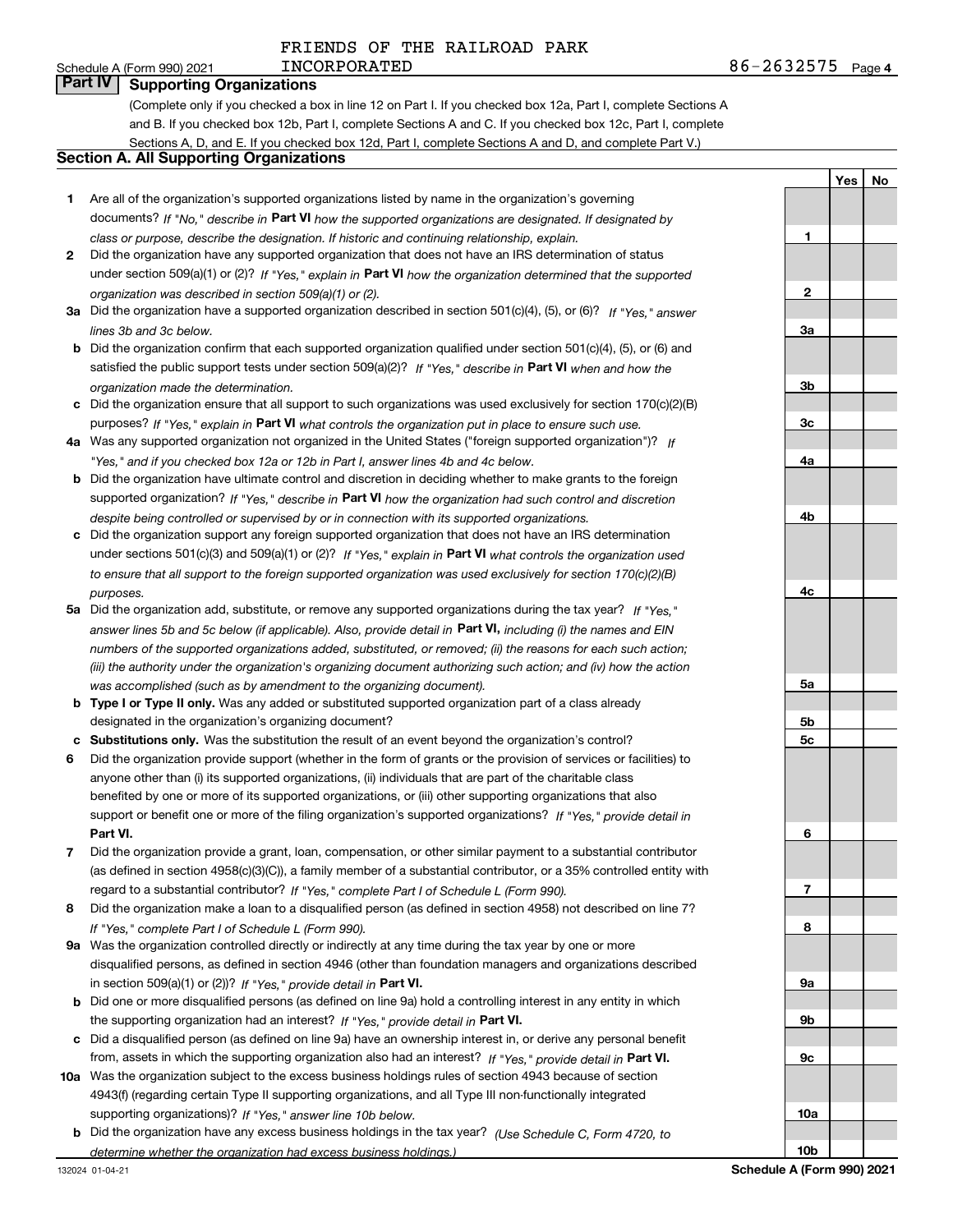# FRIENDS OF THE RAILROAD PARK

|    | INCORPORATED<br>Schedule A (Form 990) 2021                                                                                                                                                                                                                                                                                                                                                                                                                                                                                                                                                                                                           | $86 - 2632575$ Page 5 |     |    |
|----|------------------------------------------------------------------------------------------------------------------------------------------------------------------------------------------------------------------------------------------------------------------------------------------------------------------------------------------------------------------------------------------------------------------------------------------------------------------------------------------------------------------------------------------------------------------------------------------------------------------------------------------------------|-----------------------|-----|----|
|    | <b>Supporting Organizations (continued)</b><br>Part IV                                                                                                                                                                                                                                                                                                                                                                                                                                                                                                                                                                                               |                       |     |    |
|    |                                                                                                                                                                                                                                                                                                                                                                                                                                                                                                                                                                                                                                                      |                       | Yes | No |
| 11 | Has the organization accepted a gift or contribution from any of the following persons?                                                                                                                                                                                                                                                                                                                                                                                                                                                                                                                                                              |                       |     |    |
|    | a A person who directly or indirectly controls, either alone or together with persons described on lines 11b and                                                                                                                                                                                                                                                                                                                                                                                                                                                                                                                                     |                       |     |    |
|    | 11c below, the governing body of a supported organization?                                                                                                                                                                                                                                                                                                                                                                                                                                                                                                                                                                                           | 11a                   |     |    |
|    | <b>b</b> A family member of a person described on line 11a above?                                                                                                                                                                                                                                                                                                                                                                                                                                                                                                                                                                                    | 11b                   |     |    |
|    | c A 35% controlled entity of a person described on line 11a or 11b above? If "Yes" to line 11a, 11b, or 11c, provide                                                                                                                                                                                                                                                                                                                                                                                                                                                                                                                                 |                       |     |    |
|    | detail in Part VI.                                                                                                                                                                                                                                                                                                                                                                                                                                                                                                                                                                                                                                   | 11c                   |     |    |
|    | <b>Section B. Type I Supporting Organizations</b>                                                                                                                                                                                                                                                                                                                                                                                                                                                                                                                                                                                                    |                       |     |    |
|    |                                                                                                                                                                                                                                                                                                                                                                                                                                                                                                                                                                                                                                                      |                       | Yes | No |
| 1  | Did the governing body, members of the governing body, officers acting in their official capacity, or membership of one or<br>more supported organizations have the power to regularly appoint or elect at least a majority of the organization's officers,<br>directors, or trustees at all times during the tax year? If "No," describe in Part VI how the supported organization(s)<br>effectively operated, supervised, or controlled the organization's activities. If the organization had more than one supported<br>organization, describe how the powers to appoint and/or remove officers, directors, or trustees were allocated among the | 1                     |     |    |
|    | supported organizations and what conditions or restrictions, if any, applied to such powers during the tax year.                                                                                                                                                                                                                                                                                                                                                                                                                                                                                                                                     |                       |     |    |
|    | 2 Did the organization operate for the benefit of any supported organization other than the supported                                                                                                                                                                                                                                                                                                                                                                                                                                                                                                                                                |                       |     |    |
|    | organization(s) that operated, supervised, or controlled the supporting organization? If "Yes," explain in                                                                                                                                                                                                                                                                                                                                                                                                                                                                                                                                           |                       |     |    |
|    | Part VI how providing such benefit carried out the purposes of the supported organization(s) that operated,                                                                                                                                                                                                                                                                                                                                                                                                                                                                                                                                          | $\overline{2}$        |     |    |
|    | supervised, or controlled the supporting organization.<br>Section C. Type II Supporting Organizations                                                                                                                                                                                                                                                                                                                                                                                                                                                                                                                                                |                       |     |    |
|    |                                                                                                                                                                                                                                                                                                                                                                                                                                                                                                                                                                                                                                                      |                       |     |    |
|    |                                                                                                                                                                                                                                                                                                                                                                                                                                                                                                                                                                                                                                                      |                       | Yes | No |
| 1. | Were a majority of the organization's directors or trustees during the tax year also a majority of the directors                                                                                                                                                                                                                                                                                                                                                                                                                                                                                                                                     |                       |     |    |
|    | or trustees of each of the organization's supported organization(s)? If "No," describe in Part VI how control                                                                                                                                                                                                                                                                                                                                                                                                                                                                                                                                        |                       |     |    |
|    | or management of the supporting organization was vested in the same persons that controlled or managed                                                                                                                                                                                                                                                                                                                                                                                                                                                                                                                                               |                       |     |    |
|    | the supported organization(s).<br>Section D. All Type III Supporting Organizations                                                                                                                                                                                                                                                                                                                                                                                                                                                                                                                                                                   | 1                     |     |    |
|    |                                                                                                                                                                                                                                                                                                                                                                                                                                                                                                                                                                                                                                                      |                       |     |    |
|    |                                                                                                                                                                                                                                                                                                                                                                                                                                                                                                                                                                                                                                                      |                       | Yes | No |
| 1  | Did the organization provide to each of its supported organizations, by the last day of the fifth month of the                                                                                                                                                                                                                                                                                                                                                                                                                                                                                                                                       |                       |     |    |
|    | organization's tax year, (i) a written notice describing the type and amount of support provided during the prior tax                                                                                                                                                                                                                                                                                                                                                                                                                                                                                                                                |                       |     |    |
|    | year, (ii) a copy of the Form 990 that was most recently filed as of the date of notification, and (iii) copies of the                                                                                                                                                                                                                                                                                                                                                                                                                                                                                                                               |                       |     |    |
|    | organization's governing documents in effect on the date of notification, to the extent not previously provided?                                                                                                                                                                                                                                                                                                                                                                                                                                                                                                                                     | 1                     |     |    |
| 2  | Were any of the organization's officers, directors, or trustees either (i) appointed or elected by the supported                                                                                                                                                                                                                                                                                                                                                                                                                                                                                                                                     |                       |     |    |
|    | organization(s) or (ii) serving on the governing body of a supported organization? If "No," explain in Part VI how                                                                                                                                                                                                                                                                                                                                                                                                                                                                                                                                   |                       |     |    |
|    | the organization maintained a close and continuous working relationship with the supported organization(s).                                                                                                                                                                                                                                                                                                                                                                                                                                                                                                                                          | $\mathbf{2}$          |     |    |
| 3  | By reason of the relationship described on line 2, above, did the organization's supported organizations have a                                                                                                                                                                                                                                                                                                                                                                                                                                                                                                                                      |                       |     |    |
|    | significant voice in the organization's investment policies and in directing the use of the organization's                                                                                                                                                                                                                                                                                                                                                                                                                                                                                                                                           |                       |     |    |
|    | income or assets at all times during the tax year? If "Yes," describe in Part VI the role the organization's                                                                                                                                                                                                                                                                                                                                                                                                                                                                                                                                         |                       |     |    |
|    | supported organizations played in this regard.<br>Section E. Type III Functionally Integrated Supporting Organizations                                                                                                                                                                                                                                                                                                                                                                                                                                                                                                                               | 3                     |     |    |
|    |                                                                                                                                                                                                                                                                                                                                                                                                                                                                                                                                                                                                                                                      |                       |     |    |
| 1. | Check the box next to the method that the organization used to satisfy the Integral Part Test during the year (see instructions).                                                                                                                                                                                                                                                                                                                                                                                                                                                                                                                    |                       |     |    |
| a  | The organization satisfied the Activities Test. Complete line 2 below.                                                                                                                                                                                                                                                                                                                                                                                                                                                                                                                                                                               |                       |     |    |
| b  | The organization is the parent of each of its supported organizations. Complete line 3 below.                                                                                                                                                                                                                                                                                                                                                                                                                                                                                                                                                        |                       |     |    |

**c**  $\Box$  The organization supported a governmental entity. Describe in Part VI how you supported a governmental entity (see instructions).

**2Answer lines 2a and 2b below. Yes No** Activities Test.

- **a** Did substantially all of the organization's activities during the tax year directly further the exempt purposes of the supported organization(s) to which the organization was responsive? If "Yes," then in **Part VI identify those supported organizations and explain**  *how these activities directly furthered their exempt purposes, how the organization was responsive to those supported organizations, and how the organization determined that these activities constituted substantially all of its activities.*
- **b** Did the activities described on line 2a, above, constitute activities that, but for the organization's involvement, **Part VI**  *the reasons for the organization's position that its supported organization(s) would have engaged in* one or more of the organization's supported organization(s) would have been engaged in? If "Yes," e*xplain in these activities but for the organization's involvement.*
- **3** Parent of Supported Organizations. Answer lines 3a and 3b below.

**a** Did the organization have the power to regularly appoint or elect a majority of the officers, directors, or trustees of each of the supported organizations? If "Yes" or "No" provide details in **Part VI.** 

**b** Did the organization exercise a substantial degree of direction over the policies, programs, and activities of each of its supported organizations? If "Yes," describe in Part VI the role played by the organization in this regard.

**2a**

**2b**

**3a**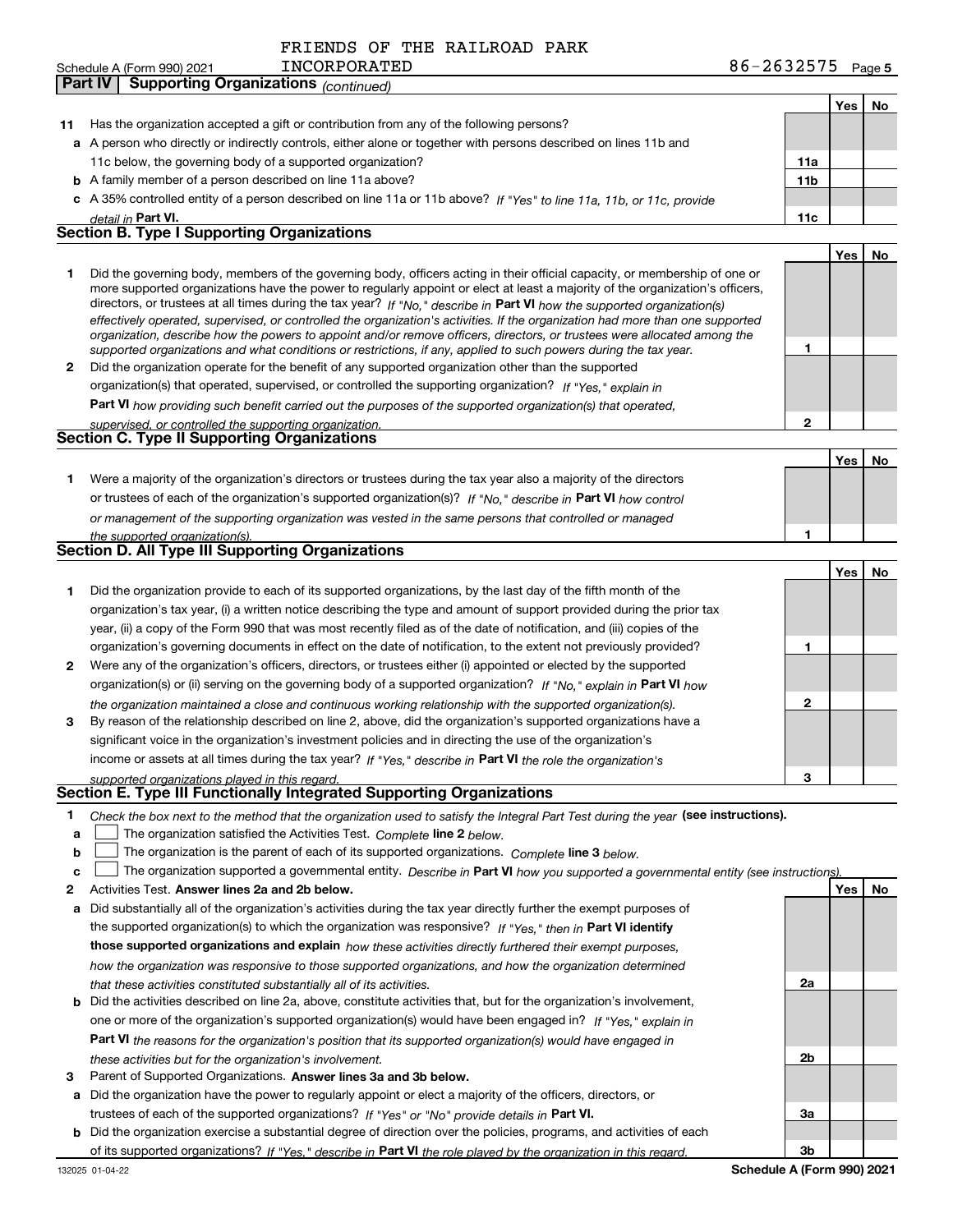|              |  |  | FRIENDS OF THE RAILROAD PARK |  |  |  |  |
|--------------|--|--|------------------------------|--|--|--|--|
| INCORPORATED |  |  |                              |  |  |  |  |

|              | Schedule A (Form 990) 2021<br>INCORPORATED                                                                                                     |                |                | 86-2632575<br>Page 6           |
|--------------|------------------------------------------------------------------------------------------------------------------------------------------------|----------------|----------------|--------------------------------|
|              | Type III Non-Functionally Integrated 509(a)(3) Supporting Organizations<br><b>Part V</b>                                                       |                |                |                                |
| 1            | Check here if the organization satisfied the Integral Part Test as a qualifying trust on Nov. 20, 1970 (explain in Part VI). See instructions. |                |                |                                |
|              | All other Type III non-functionally integrated supporting organizations must complete Sections A through E.                                    |                |                |                                |
|              | Section A - Adjusted Net Income                                                                                                                |                | (A) Prior Year | (B) Current Year<br>(optional) |
| 1            | Net short-term capital gain                                                                                                                    | 1              |                |                                |
| $\mathbf{2}$ | Recoveries of prior-year distributions                                                                                                         | $\overline{2}$ |                |                                |
| 3            | Other gross income (see instructions)                                                                                                          | 3              |                |                                |
| 4            | Add lines 1 through 3.                                                                                                                         | 4              |                |                                |
| 5            | Depreciation and depletion                                                                                                                     | 5              |                |                                |
| 6            | Portion of operating expenses paid or incurred for production or                                                                               |                |                |                                |
|              | collection of gross income or for management, conservation, or                                                                                 |                |                |                                |
|              | maintenance of property held for production of income (see instructions)                                                                       | 6              |                |                                |
| 7            | Other expenses (see instructions)                                                                                                              | $\overline{7}$ |                |                                |
| 8            | <b>Adjusted Net Income</b> (subtract lines 5, 6, and 7 from line 4)                                                                            | 8              |                |                                |
|              | <b>Section B - Minimum Asset Amount</b>                                                                                                        |                | (A) Prior Year | (B) Current Year<br>(optional) |
| 1            | Aggregate fair market value of all non-exempt-use assets (see                                                                                  |                |                |                                |
|              | instructions for short tax year or assets held for part of year):                                                                              |                |                |                                |
|              | a Average monthly value of securities                                                                                                          | 1a             |                |                                |
|              | <b>b</b> Average monthly cash balances                                                                                                         | 1b             |                |                                |
|              | c Fair market value of other non-exempt-use assets                                                                                             | 1c             |                |                                |
|              | d Total (add lines 1a, 1b, and 1c)                                                                                                             | 1d             |                |                                |
|              | e Discount claimed for blockage or other factors                                                                                               |                |                |                                |
|              | (explain in detail in <b>Part VI</b> ):                                                                                                        |                |                |                                |
| $\mathbf{2}$ | Acquisition indebtedness applicable to non-exempt-use assets                                                                                   | 2              |                |                                |
| 3            | Subtract line 2 from line 1d.                                                                                                                  | 3              |                |                                |
| 4            | Cash deemed held for exempt use. Enter 0.015 of line 3 (for greater amount,                                                                    |                |                |                                |
|              | see instructions).                                                                                                                             | 4              |                |                                |
| 5            | Net value of non-exempt-use assets (subtract line 4 from line 3)                                                                               | 5              |                |                                |
| 6            | Multiply line 5 by 0.035.                                                                                                                      | 6              |                |                                |
| 7            | Recoveries of prior-year distributions                                                                                                         | 7              |                |                                |
| 8            | Minimum Asset Amount (add line 7 to line 6)                                                                                                    | 8              |                |                                |
|              | <b>Section C - Distributable Amount</b>                                                                                                        |                |                | <b>Current Year</b>            |
| $\mathbf 1$  | Adjusted net income for prior year (from Section A, line 8, column A)                                                                          | 1              |                |                                |
| $\mathbf{2}$ | Enter 0.85 of line 1.                                                                                                                          | $\mathbf{2}$   |                |                                |
| 3            | Minimum asset amount for prior year (from Section B, line 8, column A)                                                                         | 3              |                |                                |
| 4            | Enter greater of line 2 or line 3.                                                                                                             | 4              |                |                                |
| 5            | Income tax imposed in prior year                                                                                                               | 5              |                |                                |
| 6            | <b>Distributable Amount.</b> Subtract line 5 from line 4, unless subject to                                                                    |                |                |                                |
|              | emergency temporary reduction (see instructions).                                                                                              | 6              |                |                                |

**7** Check here if the current year is the organization's first as a non-functionally integrated Type III supporting organization (see instructions).

**Schedule A (Form 990) 2021**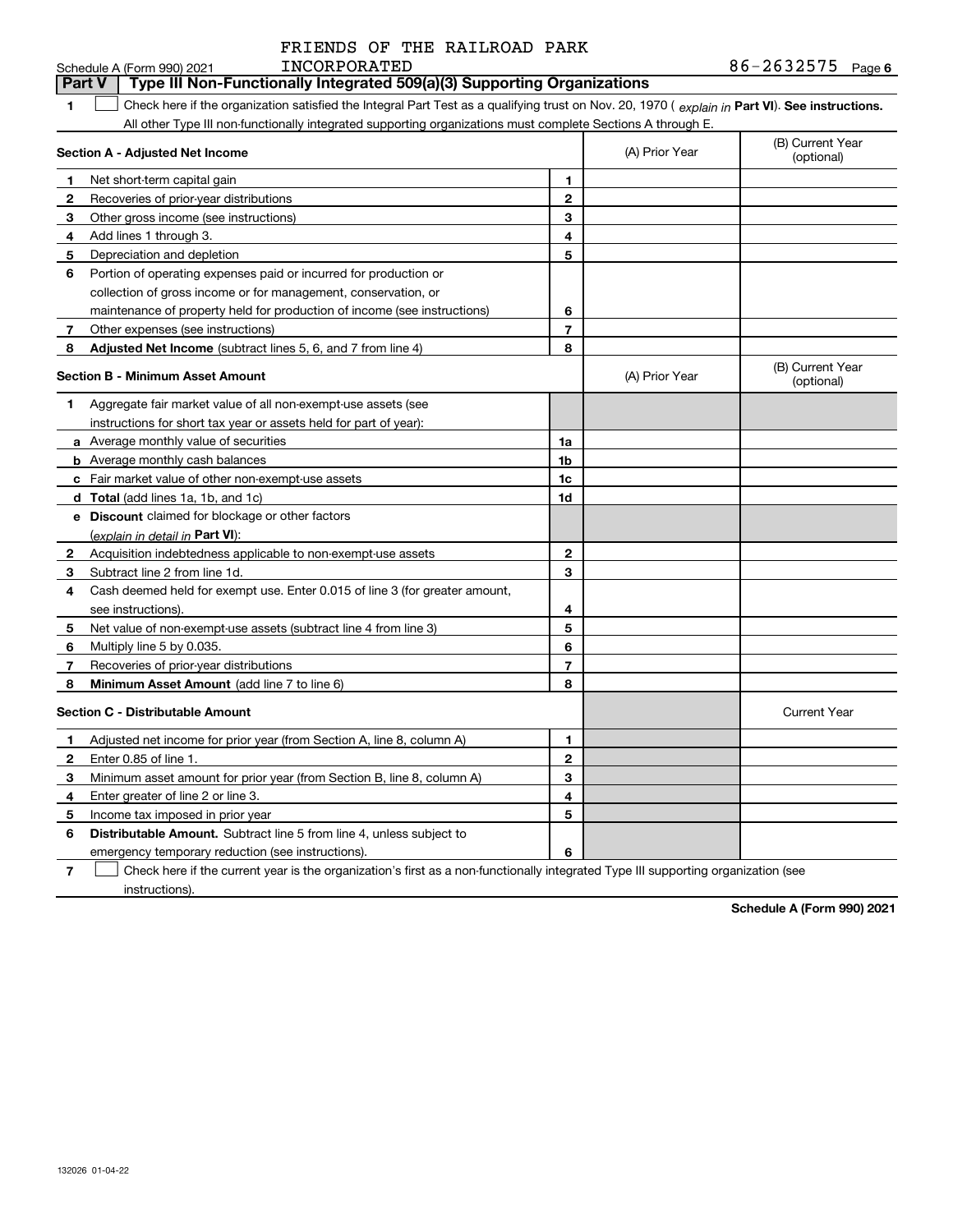# FRIENDS OF THE RAILROAD PARK

|    | INCORPORATED<br>Schedule A (Form 990) 2021                                                 |                                    |                                               |    | $86 - 2632575$ Page 7                                   |
|----|--------------------------------------------------------------------------------------------|------------------------------------|-----------------------------------------------|----|---------------------------------------------------------|
|    | Type III Non-Functionally Integrated 509(a)(3) Supporting Organizations<br><b>Part V</b>   |                                    | (continued)                                   |    |                                                         |
|    | <b>Section D - Distributions</b>                                                           |                                    |                                               |    | <b>Current Year</b>                                     |
| 1  | Amounts paid to supported organizations to accomplish exempt purposes                      |                                    |                                               | 1  |                                                         |
| 2  | Amounts paid to perform activity that directly furthers exempt purposes of supported       |                                    |                                               |    |                                                         |
|    | organizations, in excess of income from activity                                           |                                    |                                               | 2  |                                                         |
| 3  | Administrative expenses paid to accomplish exempt purposes of supported organizations      |                                    |                                               | 3  |                                                         |
| 4  | Amounts paid to acquire exempt-use assets                                                  |                                    |                                               | 4  |                                                         |
| 5  | Qualified set-aside amounts (prior IRS approval required - provide details in Part VI)     |                                    |                                               | 5  |                                                         |
| 6  | Other distributions (describe in Part VI). See instructions.                               |                                    |                                               | 6  |                                                         |
| 7  | Total annual distributions. Add lines 1 through 6.                                         |                                    |                                               | 7  |                                                         |
| 8  | Distributions to attentive supported organizations to which the organization is responsive |                                    |                                               |    |                                                         |
|    | (provide details in Part VI). See instructions.                                            |                                    |                                               | 8  |                                                         |
| 9  | Distributable amount for 2021 from Section C, line 6                                       |                                    |                                               | 9  |                                                         |
| 10 | Line 8 amount divided by line 9 amount                                                     |                                    |                                               | 10 |                                                         |
|    | <b>Section E - Distribution Allocations</b> (see instructions)                             | (i)<br><b>Excess Distributions</b> | (ii)<br><b>Underdistributions</b><br>Pre-2021 |    | (iii)<br><b>Distributable</b><br><b>Amount for 2021</b> |
| 1  | Distributable amount for 2021 from Section C, line 6                                       |                                    |                                               |    |                                                         |
| 2  | Underdistributions, if any, for years prior to 2021 (reason-                               |                                    |                                               |    |                                                         |
|    | able cause required - explain in Part VI). See instructions.                               |                                    |                                               |    |                                                         |
| 3  | Excess distributions carryover, if any, to 2021                                            |                                    |                                               |    |                                                         |
|    | a From 2016                                                                                |                                    |                                               |    |                                                         |
|    | <b>b</b> From 2017                                                                         |                                    |                                               |    |                                                         |
|    | c From 2018                                                                                |                                    |                                               |    |                                                         |
|    | d From 2019                                                                                |                                    |                                               |    |                                                         |
|    | e From 2020                                                                                |                                    |                                               |    |                                                         |
|    | f Total of lines 3a through 3e                                                             |                                    |                                               |    |                                                         |
|    | g Applied to underdistributions of prior years                                             |                                    |                                               |    |                                                         |
|    | <b>h</b> Applied to 2021 distributable amount                                              |                                    |                                               |    |                                                         |
| Ť. | Carryover from 2016 not applied (see instructions)                                         |                                    |                                               |    |                                                         |
|    | Remainder. Subtract lines 3g, 3h, and 3i from line 3f.                                     |                                    |                                               |    |                                                         |
| 4  | Distributions for 2021 from Section D,                                                     |                                    |                                               |    |                                                         |
|    | line $7:$                                                                                  |                                    |                                               |    |                                                         |
|    | a Applied to underdistributions of prior years                                             |                                    |                                               |    |                                                         |
|    | <b>b</b> Applied to 2021 distributable amount                                              |                                    |                                               |    |                                                         |
|    | <b>c</b> Remainder. Subtract lines 4a and 4b from line 4.                                  |                                    |                                               |    |                                                         |
|    | Remaining underdistributions for years prior to 2021, if                                   |                                    |                                               |    |                                                         |
|    | any. Subtract lines 3g and 4a from line 2. For result greater                              |                                    |                                               |    |                                                         |
|    | than zero, explain in Part VI. See instructions.                                           |                                    |                                               |    |                                                         |
| 6  | Remaining underdistributions for 2021. Subtract lines 3h                                   |                                    |                                               |    |                                                         |
|    | and 4b from line 1. For result greater than zero, explain in                               |                                    |                                               |    |                                                         |
|    | Part VI. See instructions.                                                                 |                                    |                                               |    |                                                         |
| 7  | Excess distributions carryover to 2022. Add lines 3j                                       |                                    |                                               |    |                                                         |
|    | and 4c.                                                                                    |                                    |                                               |    |                                                         |
| 8  | Breakdown of line 7:                                                                       |                                    |                                               |    |                                                         |
|    | a Excess from 2017                                                                         |                                    |                                               |    |                                                         |
|    | <b>b</b> Excess from 2018                                                                  |                                    |                                               |    |                                                         |
|    | c Excess from 2019                                                                         |                                    |                                               |    |                                                         |
|    | d Excess from 2020                                                                         |                                    |                                               |    |                                                         |
|    | e Excess from 2021                                                                         |                                    |                                               |    |                                                         |

**Schedule A (Form 990) 2021**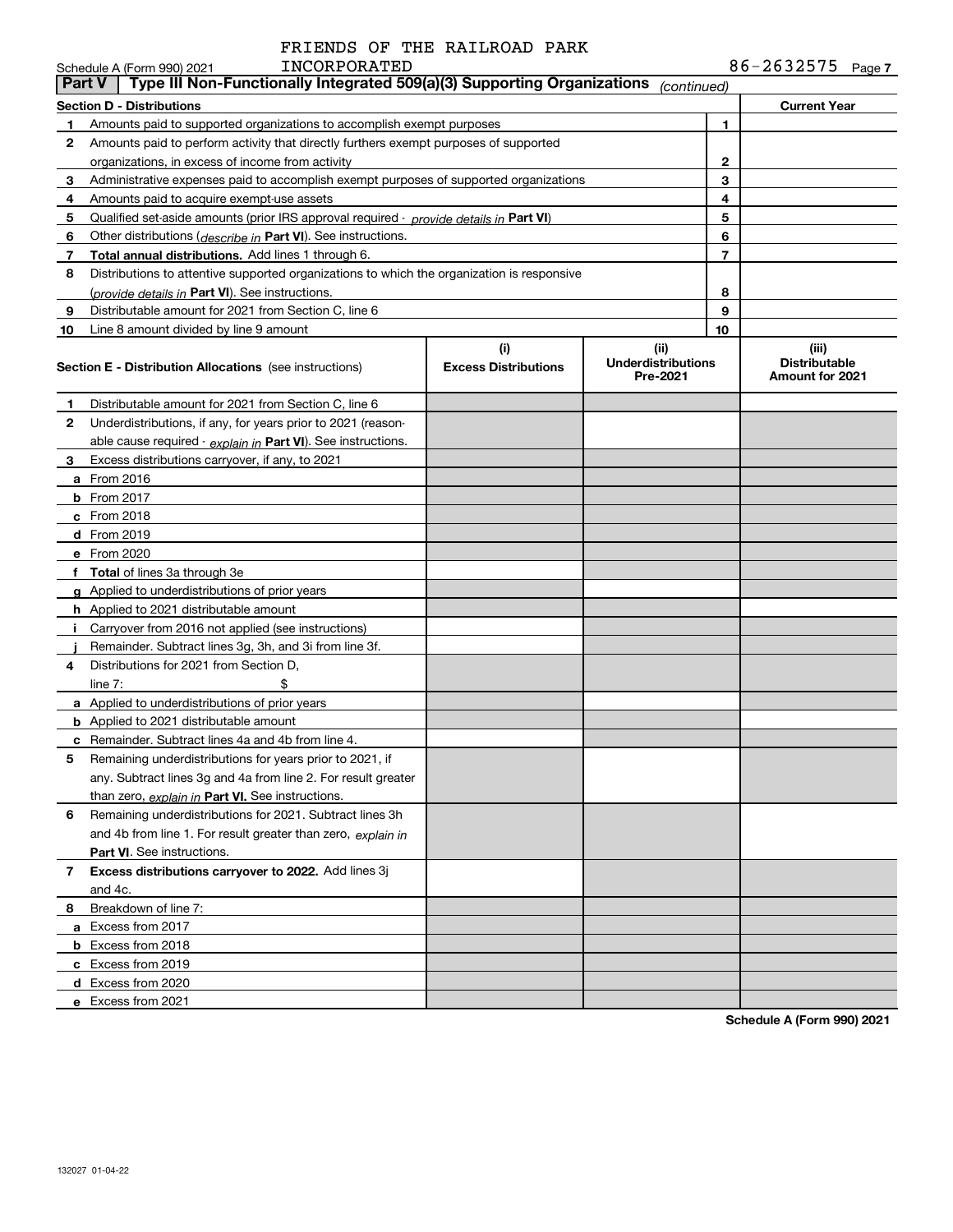| Schedule A (Form 990) 2021<br><b>Part VI</b><br>Supplemental Information. Provide the explanations required by Part II, line 10; Part II, line 17a or 17b; Part III, line 12;<br>Part IV, Section A, lines 1, 2, 3b, 3c, 4b, 4c, 5a, 6, 9a, 9b, 9c, 11a, 11b, and 11c; Part IV, Section B, lines 1 and 2; Part IV, Section C,<br>line 1; Part IV, Section D, lines 2 and 3; Part IV, Section E, lines 1c, 2a, 2b, 3a, and 3b; Part V, line 1; Part V, Section B, line 1e; Part V,<br>Section D, lines 5, 6, and 8; and Part V, Section E, lines 2, 5, and 6. Also complete this part for any additional information.<br>(See instructions.)<br>SCH A PART III LINE 14<br>ORGANIZATION BEGAN MARCH 16, 2021. |  | FRIENDS OF THE RAILROAD PARK |  |                   |
|-------------------------------------------------------------------------------------------------------------------------------------------------------------------------------------------------------------------------------------------------------------------------------------------------------------------------------------------------------------------------------------------------------------------------------------------------------------------------------------------------------------------------------------------------------------------------------------------------------------------------------------------------------------------------------------------------------------|--|------------------------------|--|-------------------|
|                                                                                                                                                                                                                                                                                                                                                                                                                                                                                                                                                                                                                                                                                                             |  | INCORPORATED                 |  | 86-2632575 Page 8 |
|                                                                                                                                                                                                                                                                                                                                                                                                                                                                                                                                                                                                                                                                                                             |  |                              |  |                   |
|                                                                                                                                                                                                                                                                                                                                                                                                                                                                                                                                                                                                                                                                                                             |  |                              |  |                   |
|                                                                                                                                                                                                                                                                                                                                                                                                                                                                                                                                                                                                                                                                                                             |  |                              |  |                   |
|                                                                                                                                                                                                                                                                                                                                                                                                                                                                                                                                                                                                                                                                                                             |  |                              |  |                   |
|                                                                                                                                                                                                                                                                                                                                                                                                                                                                                                                                                                                                                                                                                                             |  |                              |  |                   |
|                                                                                                                                                                                                                                                                                                                                                                                                                                                                                                                                                                                                                                                                                                             |  |                              |  |                   |
|                                                                                                                                                                                                                                                                                                                                                                                                                                                                                                                                                                                                                                                                                                             |  |                              |  |                   |
|                                                                                                                                                                                                                                                                                                                                                                                                                                                                                                                                                                                                                                                                                                             |  |                              |  |                   |
|                                                                                                                                                                                                                                                                                                                                                                                                                                                                                                                                                                                                                                                                                                             |  |                              |  |                   |
|                                                                                                                                                                                                                                                                                                                                                                                                                                                                                                                                                                                                                                                                                                             |  |                              |  |                   |
|                                                                                                                                                                                                                                                                                                                                                                                                                                                                                                                                                                                                                                                                                                             |  |                              |  |                   |
|                                                                                                                                                                                                                                                                                                                                                                                                                                                                                                                                                                                                                                                                                                             |  |                              |  |                   |
|                                                                                                                                                                                                                                                                                                                                                                                                                                                                                                                                                                                                                                                                                                             |  |                              |  |                   |
|                                                                                                                                                                                                                                                                                                                                                                                                                                                                                                                                                                                                                                                                                                             |  |                              |  |                   |
|                                                                                                                                                                                                                                                                                                                                                                                                                                                                                                                                                                                                                                                                                                             |  |                              |  |                   |
|                                                                                                                                                                                                                                                                                                                                                                                                                                                                                                                                                                                                                                                                                                             |  |                              |  |                   |
|                                                                                                                                                                                                                                                                                                                                                                                                                                                                                                                                                                                                                                                                                                             |  |                              |  |                   |
|                                                                                                                                                                                                                                                                                                                                                                                                                                                                                                                                                                                                                                                                                                             |  |                              |  |                   |
|                                                                                                                                                                                                                                                                                                                                                                                                                                                                                                                                                                                                                                                                                                             |  |                              |  |                   |
|                                                                                                                                                                                                                                                                                                                                                                                                                                                                                                                                                                                                                                                                                                             |  |                              |  |                   |
|                                                                                                                                                                                                                                                                                                                                                                                                                                                                                                                                                                                                                                                                                                             |  |                              |  |                   |
|                                                                                                                                                                                                                                                                                                                                                                                                                                                                                                                                                                                                                                                                                                             |  |                              |  |                   |
|                                                                                                                                                                                                                                                                                                                                                                                                                                                                                                                                                                                                                                                                                                             |  |                              |  |                   |
|                                                                                                                                                                                                                                                                                                                                                                                                                                                                                                                                                                                                                                                                                                             |  |                              |  |                   |
|                                                                                                                                                                                                                                                                                                                                                                                                                                                                                                                                                                                                                                                                                                             |  |                              |  |                   |
|                                                                                                                                                                                                                                                                                                                                                                                                                                                                                                                                                                                                                                                                                                             |  |                              |  |                   |
|                                                                                                                                                                                                                                                                                                                                                                                                                                                                                                                                                                                                                                                                                                             |  |                              |  |                   |
|                                                                                                                                                                                                                                                                                                                                                                                                                                                                                                                                                                                                                                                                                                             |  |                              |  |                   |
|                                                                                                                                                                                                                                                                                                                                                                                                                                                                                                                                                                                                                                                                                                             |  |                              |  |                   |
|                                                                                                                                                                                                                                                                                                                                                                                                                                                                                                                                                                                                                                                                                                             |  |                              |  |                   |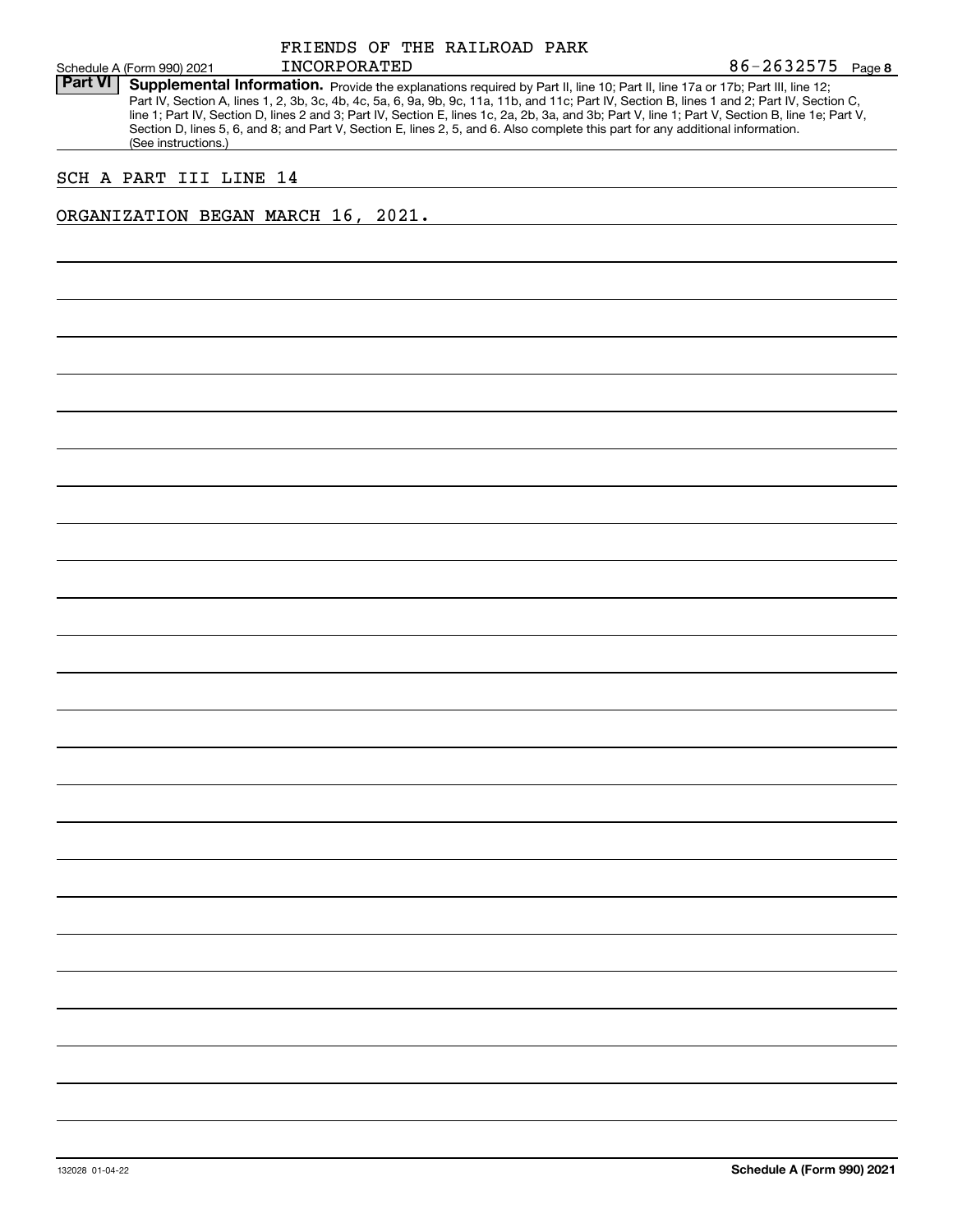Department of the Treasury Internal Revenue Service

# **Schedule B Schedule of Contributors**

**(Form 990) | Attach to Form 990 or Form 990-PF. | Go to www.irs.gov/Form990 for the latest information.** OMB No. 1545-0047

**2021**

**Employer identification number**

|  |  | Name of the organization |  |
|--|--|--------------------------|--|
|  |  |                          |  |

|  |  |  | FRIENDS OF THE RAILROAD PARK |  |  |
|--|--|--|------------------------------|--|--|
|--|--|--|------------------------------|--|--|

| <b>INCORPORATED</b> | 2632575 |
|---------------------|---------|
|                     |         |

|  | <b>Organization type</b> (check one): |  |  |
|--|---------------------------------------|--|--|
|  |                                       |  |  |

| Filers of:         | Section:                                                                    |
|--------------------|-----------------------------------------------------------------------------|
| Form 990 or 990-EZ | $\underline{X}$ 501(c)( 3) (enter number) organization                      |
|                    | $4947(a)(1)$ nonexempt charitable trust not treated as a private foundation |
|                    | 527 political organization                                                  |
| Form 990-PF        | 501(c)(3) exempt private foundation                                         |
|                    | 4947(a)(1) nonexempt charitable trust treated as a private foundation       |
|                    | 501(c)(3) taxable private foundation                                        |

Check if your organization is covered by the **General Rule** or a **Special Rule. Note:**  Only a section 501(c)(7), (8), or (10) organization can check boxes for both the General Rule and a Special Rule. See instructions.

# **General Rule**

 $\boxed{\textbf{X}}$  For an organization filing Form 990, 990-EZ, or 990-PF that received, during the year, contributions totaling \$5,000 or more (in money or property) from any one contributor. Complete Parts I and II. See instructions for determining a contributor's total contributions.

## **Special Rules**

 $\mathcal{L}^{\text{max}}$ 

| $\mathbf{1}$ | For an organization described in section 501(c)(3) filing Form 990 or 990-EZ that met the 33 1/3% support test of the regulations under       |
|--------------|-----------------------------------------------------------------------------------------------------------------------------------------------|
|              | sections 509(a)(1) and 170(b)(1)(A)(vi), that checked Schedule A (Form 990), Part II, line 13, 16a, or 16b, and that received from any one    |
|              | contributor, during the year, total contributions of the greater of (1) \$5,000; or (2) 2% of the amount on (i) Form 990, Part VIII, line 1h; |
|              | or (ii) Form 990-EZ, line 1. Complete Parts I and II.                                                                                         |

For an organization described in section 501(c)(7), (8), or (10) filing Form 990 or 990-EZ that received from any one contributor, during the year, total contributions of more than \$1,000 exclusively for religious, charitable, scientific, literary, or educational purposes, or for the prevention of cruelty to children or animals. Complete Parts I (entering "N/A" in column (b) instead of the contributor name and address), II, and III.  $\mathcal{L}^{\text{max}}$ 

purpose. Don't complete any of the parts unless the **General Rule** applies to this organization because it received *nonexclusively* year, contributions <sub>exclusively</sub> for religious, charitable, etc., purposes, but no such contributions totaled more than \$1,000. If this box is checked, enter here the total contributions that were received during the year for an  $\;$ exclusively religious, charitable, etc., For an organization described in section 501(c)(7), (8), or (10) filing Form 990 or 990-EZ that received from any one contributor, during the religious, charitable, etc., contributions totaling \$5,000 or more during the year  $\Box$ — $\Box$  =  $\Box$ 

Caution: An organization that isn't covered by the General Rule and/or the Special Rules doesn't file Schedule B (Form 990), but it **must** answer "No" on Part IV, line 2, of its Form 990; or check the box on line H of its Form 990-EZ or on its Form 990-PF, Part I, line 2, to certify that it doesn't meet the filing requirements of Schedule B (Form 990).

LHA For Paperwork Reduction Act Notice, see the instructions for Form 990, 990-EZ, or 990-PF. **In the act and Schedule B** (Form 990) (2021)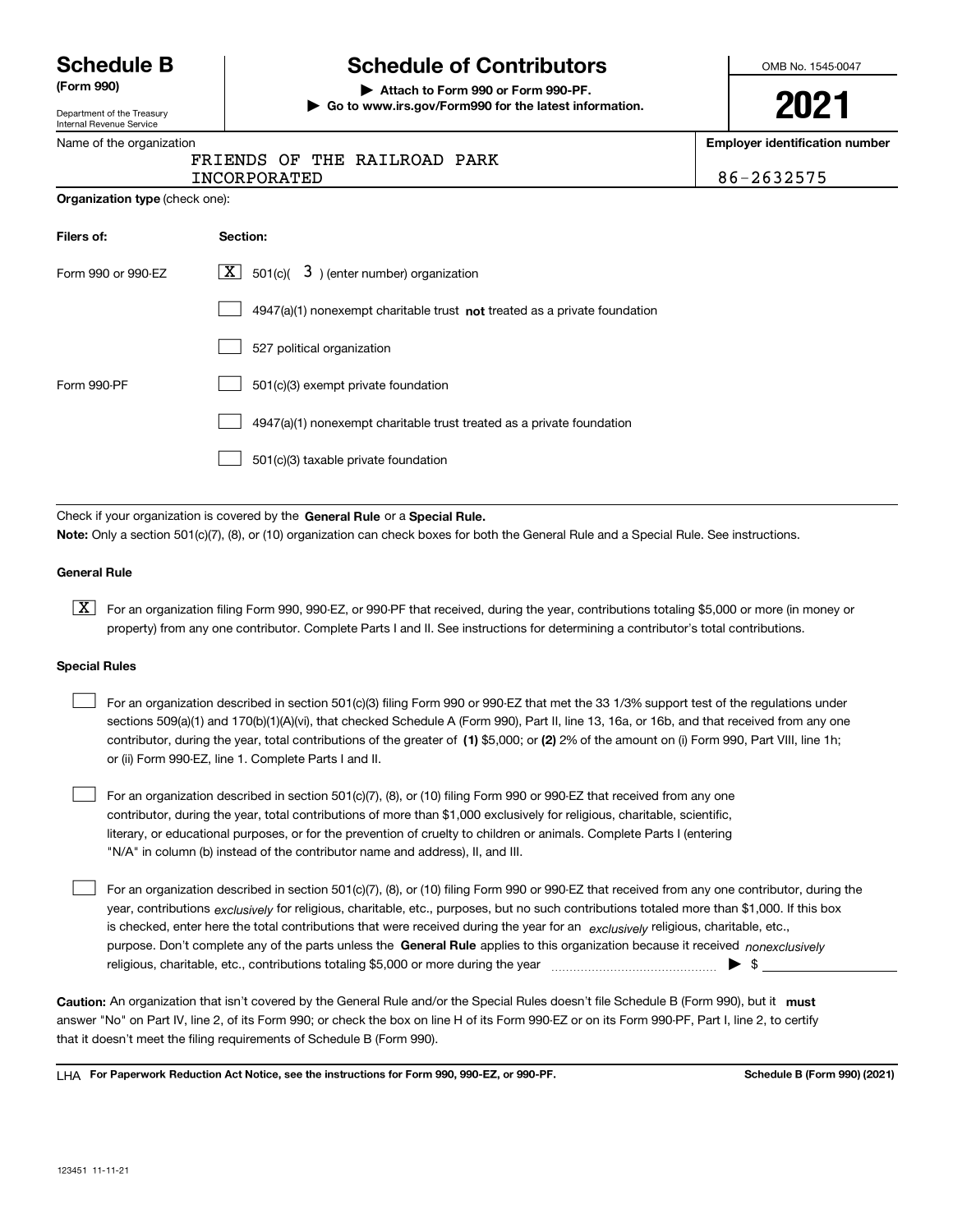|                | Schedule B (Form 990) (2021)                                                                   |                                   | Page 2                                                                           |
|----------------|------------------------------------------------------------------------------------------------|-----------------------------------|----------------------------------------------------------------------------------|
|                | Name of organization<br>FRIENDS OF THE RAILROAD PARK                                           |                                   | <b>Employer identification number</b>                                            |
|                | INCORPORATED                                                                                   |                                   | 86-2632575                                                                       |
| Part I         | Contributors (see instructions). Use duplicate copies of Part I if additional space is needed. |                                   |                                                                                  |
| (a)<br>No.     | (b)<br>Name, address, and ZIP + 4                                                              | (c)<br><b>Total contributions</b> | (d)<br>Type of contribution                                                      |
| 1              | STRESAU LABORATORY INC                                                                         |                                   | x<br>Person<br>Payroll                                                           |
|                | N8265 MEDLEY RD                                                                                | 5,000.<br>\$                      | Noncash                                                                          |
|                | SPOONER, WI 54801                                                                              |                                   | (Complete Part II for<br>noncash contributions.)                                 |
| (a)<br>No.     | (b)<br>Name, address, and ZIP + 4                                                              | (c)<br><b>Total contributions</b> | (d)<br>Type of contribution                                                      |
| $\overline{a}$ | SPOONER HEALTH                                                                                 |                                   | x<br>Person<br>Payroll                                                           |
|                | 1280 CHANDLER DR                                                                               | 5,000.<br>\$                      | Noncash                                                                          |
|                | SPOONER, WI 54801                                                                              |                                   | (Complete Part II for<br>noncash contributions.)                                 |
| (a)<br>No.     | (b)<br>Name, address, and ZIP + 4                                                              | (c)<br><b>Total contributions</b> | (d)<br>Type of contribution                                                      |
| 3              | GARY & JUDY CUSKEY                                                                             |                                   | X.<br>Person<br>Payroll                                                          |
|                | 511 DALE ST                                                                                    | 5,000.<br>\$                      | Noncash                                                                          |
|                | SPOONER, WI 54801                                                                              |                                   | (Complete Part II for<br>noncash contributions.)                                 |
| (a)<br>No.     | (b)<br>Name, address, and ZIP + 4                                                              | (c)<br><b>Total contributions</b> | (d)<br>Type of contribution                                                      |
| 4              | CINDY & THOM GERST                                                                             |                                   | Х,<br>Person                                                                     |
|                | 1003 YELLOW RIVER RD                                                                           | 5,000.<br>\$                      | Payroll<br>Noncash                                                               |
|                | SPOONER, WI 54801                                                                              |                                   | (Complete Part II for<br>noncash contributions.)                                 |
| (a)<br>No.     | (b)<br>Name, address, and ZIP + 4                                                              | (c)<br><b>Total contributions</b> | (d)<br>Type of contribution                                                      |
|                |                                                                                                | \$                                | Person<br>Payroll<br>Noncash<br>(Complete Part II for<br>noncash contributions.) |
| (a)<br>No.     | (b)<br>Name, address, and ZIP + 4                                                              | (c)<br><b>Total contributions</b> | (d)<br>Type of contribution                                                      |
|                |                                                                                                | \$                                | Person<br>Payroll<br>Noncash<br>(Complete Part II for<br>noncash contributions.) |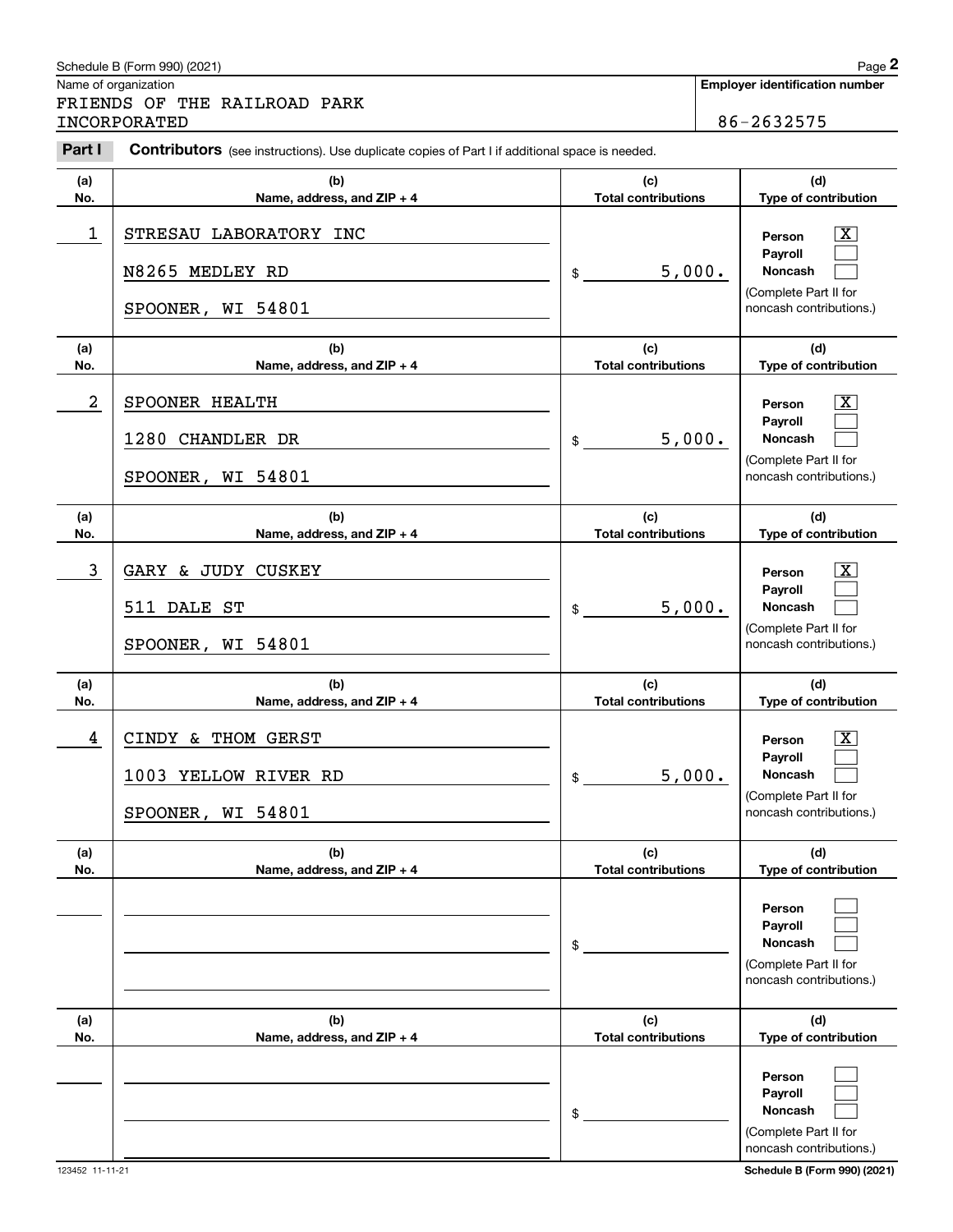|                              | Schedule B (Form 990) (2021)                                                                        |                                                 | Page 3                                |
|------------------------------|-----------------------------------------------------------------------------------------------------|-------------------------------------------------|---------------------------------------|
|                              | Name of organization<br>FRIENDS OF THE RAILROAD PARK                                                |                                                 | <b>Employer identification number</b> |
|                              | INCORPORATED                                                                                        |                                                 | 86-2632575                            |
| Part II                      | Noncash Property (see instructions). Use duplicate copies of Part II if additional space is needed. |                                                 |                                       |
| (a)<br>No.<br>from<br>Part I | (b)<br>Description of noncash property given                                                        | (c)<br>FMV (or estimate)<br>(See instructions.) | (d)<br>Date received                  |
|                              |                                                                                                     | $\frac{1}{2}$                                   |                                       |
| (a)<br>No.<br>from<br>Part I | (b)<br>Description of noncash property given                                                        | (c)<br>FMV (or estimate)<br>(See instructions.) | (d)<br>Date received                  |
|                              |                                                                                                     | \$                                              |                                       |
| (a)<br>No.<br>from<br>Part I | (b)<br>Description of noncash property given                                                        | (c)<br>FMV (or estimate)<br>(See instructions.) | (d)<br>Date received                  |
|                              |                                                                                                     | \$                                              |                                       |
| (a)<br>No.<br>from<br>Part I | (b)<br>Description of noncash property given                                                        | (c)<br>FMV (or estimate)<br>(See instructions.) | (d)<br>Date received                  |
|                              |                                                                                                     | \$                                              |                                       |
| (a)<br>No.<br>from<br>Part I | (b)<br>Description of noncash property given                                                        | (c)<br>FMV (or estimate)<br>(See instructions.) | (d)<br>Date received                  |
|                              |                                                                                                     | \$                                              |                                       |
| (a)<br>No.<br>from<br>Part I | (b)<br>Description of noncash property given                                                        | (c)<br>FMV (or estimate)<br>(See instructions.) | (d)<br>Date received                  |
|                              |                                                                                                     | \$                                              |                                       |

123453 11-11-21 **Schedule B (Form 990) (2021)**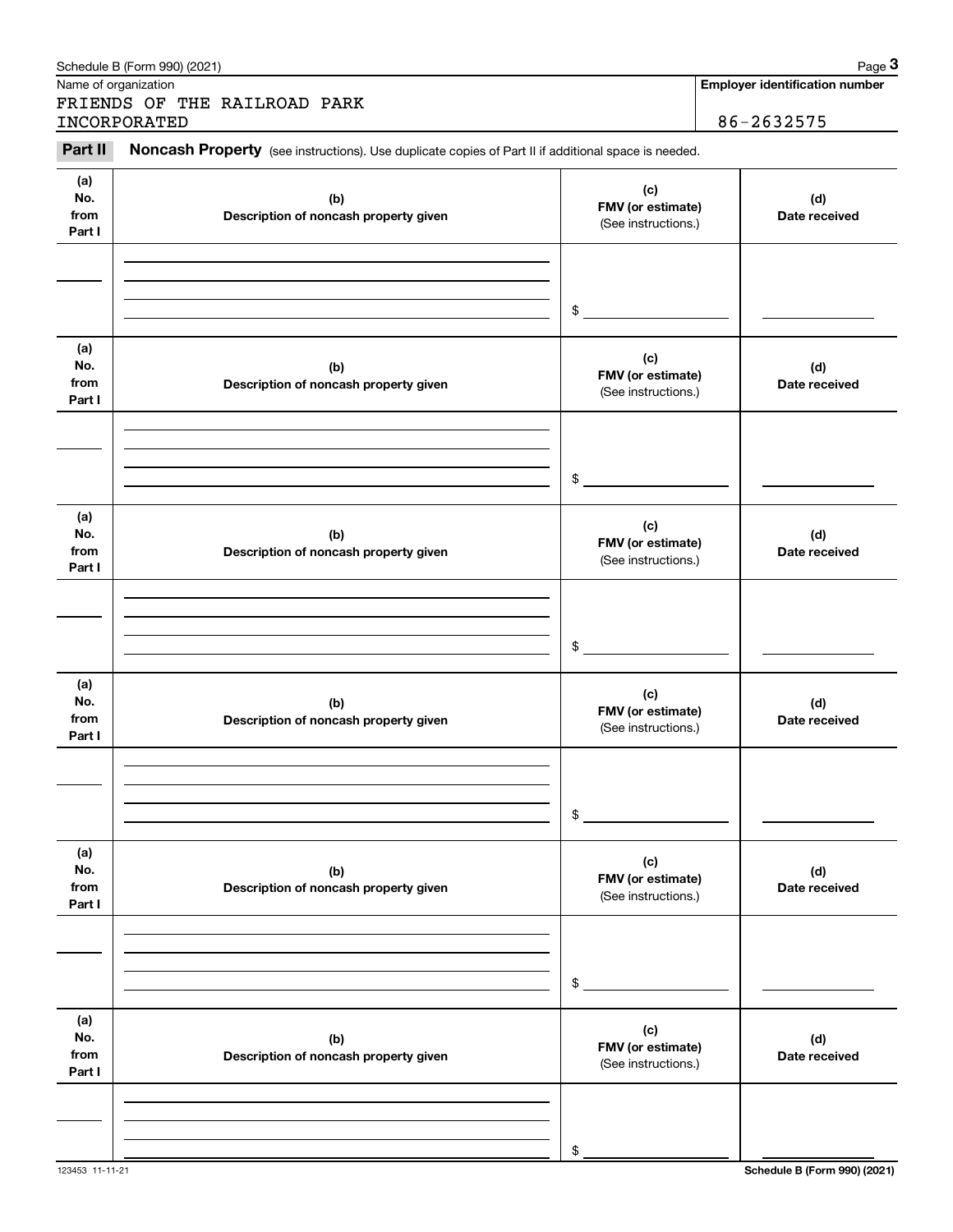|                 | Schedule B (Form 990) (2021)                                                                                                                                 |                      |                                          | Page 4                                                                                                                                                         |  |  |  |
|-----------------|--------------------------------------------------------------------------------------------------------------------------------------------------------------|----------------------|------------------------------------------|----------------------------------------------------------------------------------------------------------------------------------------------------------------|--|--|--|
|                 | Name of organization                                                                                                                                         |                      |                                          | Employer identification number                                                                                                                                 |  |  |  |
|                 | FRIENDS OF THE RAILROAD PARK                                                                                                                                 |                      |                                          |                                                                                                                                                                |  |  |  |
|                 | INCORPORATED                                                                                                                                                 |                      |                                          | 86-2632575                                                                                                                                                     |  |  |  |
| Part III        | from any one contributor. Complete columns (a) through (e) and the following line entry. For organizations                                                   |                      |                                          | Exclusively religious, charitable, etc., contributions to organizations described in section 501(c)(7), (8), or (10) that total more than \$1,000 for the year |  |  |  |
|                 | completing Part III, enter the total of exclusively religious, charitable, etc., contributions of \$1,000 or less for the year. (Enter this info. once.) \\$ |                      |                                          |                                                                                                                                                                |  |  |  |
| (a) No.         | Use duplicate copies of Part III if additional space is needed.                                                                                              |                      |                                          |                                                                                                                                                                |  |  |  |
| from<br>Part I  | (b) Purpose of gift<br>(c) Use of gift                                                                                                                       |                      |                                          | (d) Description of how gift is held                                                                                                                            |  |  |  |
|                 |                                                                                                                                                              |                      |                                          |                                                                                                                                                                |  |  |  |
|                 |                                                                                                                                                              |                      |                                          |                                                                                                                                                                |  |  |  |
|                 |                                                                                                                                                              |                      |                                          |                                                                                                                                                                |  |  |  |
|                 |                                                                                                                                                              |                      |                                          |                                                                                                                                                                |  |  |  |
|                 |                                                                                                                                                              | (e) Transfer of gift |                                          |                                                                                                                                                                |  |  |  |
|                 |                                                                                                                                                              |                      |                                          |                                                                                                                                                                |  |  |  |
|                 | Transferee's name, address, and ZIP + 4                                                                                                                      |                      |                                          | Relationship of transferor to transferee                                                                                                                       |  |  |  |
|                 |                                                                                                                                                              |                      |                                          |                                                                                                                                                                |  |  |  |
|                 |                                                                                                                                                              |                      |                                          |                                                                                                                                                                |  |  |  |
|                 |                                                                                                                                                              |                      |                                          |                                                                                                                                                                |  |  |  |
| (a) No.<br>from | (b) Purpose of gift                                                                                                                                          | (c) Use of gift      |                                          | (d) Description of how gift is held                                                                                                                            |  |  |  |
| Part I          |                                                                                                                                                              |                      |                                          |                                                                                                                                                                |  |  |  |
|                 |                                                                                                                                                              |                      |                                          |                                                                                                                                                                |  |  |  |
|                 |                                                                                                                                                              |                      |                                          |                                                                                                                                                                |  |  |  |
|                 |                                                                                                                                                              |                      |                                          |                                                                                                                                                                |  |  |  |
|                 | (e) Transfer of gift                                                                                                                                         |                      |                                          |                                                                                                                                                                |  |  |  |
|                 |                                                                                                                                                              |                      |                                          |                                                                                                                                                                |  |  |  |
|                 | Transferee's name, address, and ZIP + 4                                                                                                                      |                      | Relationship of transferor to transferee |                                                                                                                                                                |  |  |  |
|                 |                                                                                                                                                              |                      |                                          |                                                                                                                                                                |  |  |  |
|                 |                                                                                                                                                              |                      |                                          |                                                                                                                                                                |  |  |  |
|                 |                                                                                                                                                              |                      |                                          |                                                                                                                                                                |  |  |  |
| (a) No.<br>from | (b) Purpose of gift                                                                                                                                          | (c) Use of gift      |                                          | (d) Description of how gift is held                                                                                                                            |  |  |  |
| Part I          |                                                                                                                                                              |                      |                                          |                                                                                                                                                                |  |  |  |
|                 |                                                                                                                                                              |                      |                                          |                                                                                                                                                                |  |  |  |
|                 |                                                                                                                                                              |                      |                                          |                                                                                                                                                                |  |  |  |
|                 |                                                                                                                                                              |                      |                                          |                                                                                                                                                                |  |  |  |
|                 |                                                                                                                                                              | (e) Transfer of gift |                                          |                                                                                                                                                                |  |  |  |
|                 |                                                                                                                                                              |                      |                                          |                                                                                                                                                                |  |  |  |
|                 | Transferee's name, address, and ZIP + 4                                                                                                                      |                      |                                          | Relationship of transferor to transferee                                                                                                                       |  |  |  |
|                 |                                                                                                                                                              |                      |                                          |                                                                                                                                                                |  |  |  |
|                 |                                                                                                                                                              |                      |                                          |                                                                                                                                                                |  |  |  |
|                 |                                                                                                                                                              |                      |                                          |                                                                                                                                                                |  |  |  |
| (a) No.<br>from |                                                                                                                                                              |                      |                                          |                                                                                                                                                                |  |  |  |
| Part I          | (b) Purpose of gift                                                                                                                                          | (c) Use of gift      |                                          | (d) Description of how gift is held                                                                                                                            |  |  |  |
|                 |                                                                                                                                                              |                      |                                          |                                                                                                                                                                |  |  |  |
|                 |                                                                                                                                                              |                      |                                          |                                                                                                                                                                |  |  |  |
|                 |                                                                                                                                                              |                      |                                          |                                                                                                                                                                |  |  |  |
|                 |                                                                                                                                                              | (e) Transfer of gift |                                          |                                                                                                                                                                |  |  |  |
|                 |                                                                                                                                                              |                      |                                          |                                                                                                                                                                |  |  |  |
|                 | Transferee's name, address, and $ZIP + 4$                                                                                                                    |                      |                                          | Relationship of transferor to transferee                                                                                                                       |  |  |  |
|                 |                                                                                                                                                              |                      |                                          |                                                                                                                                                                |  |  |  |
|                 |                                                                                                                                                              |                      |                                          |                                                                                                                                                                |  |  |  |
|                 |                                                                                                                                                              |                      |                                          |                                                                                                                                                                |  |  |  |
|                 |                                                                                                                                                              |                      |                                          |                                                                                                                                                                |  |  |  |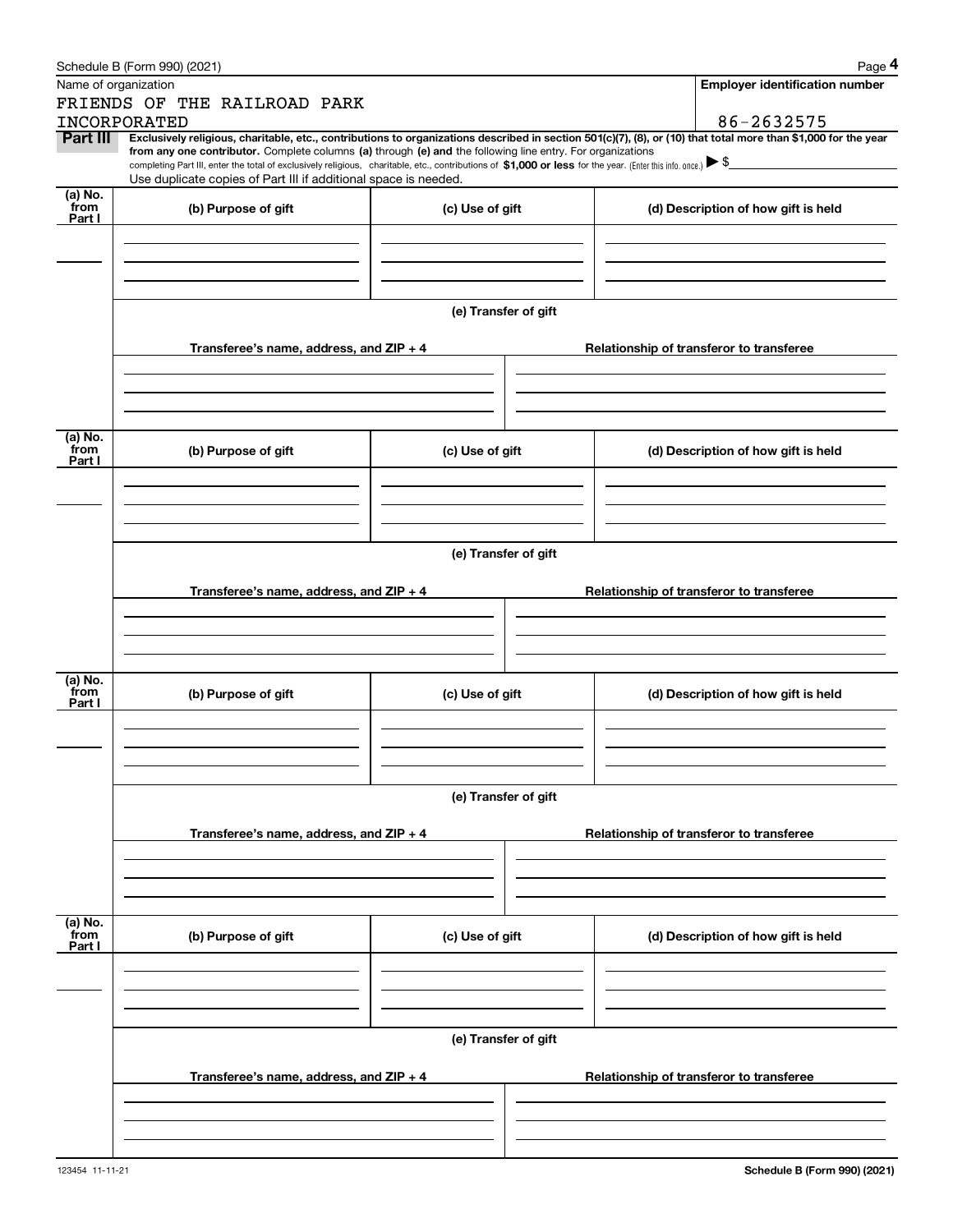| <b>SCHEDULE O</b>                                      | Supplemental Information to Form 990 or 990-EZ                                                                                         |    | OMB No. 1545-0047                                   |
|--------------------------------------------------------|----------------------------------------------------------------------------------------------------------------------------------------|----|-----------------------------------------------------|
| (Form 990)                                             | Complete to provide information for responses to specific questions on<br>Form 990 or 990-EZ or to provide any additional information. |    |                                                     |
| Department of the Treasury<br>Internal Revenue Service | Attach to Form 990 or Form 990-EZ.<br>Go to www.irs.gov/Form990 for the latest information.                                            |    | <b>Open to Public</b><br>Inspection                 |
| Name of the organization                               | FRIENDS OF THE RAILROAD PARK<br>INCORPORATED                                                                                           |    | <b>Employer identification number</b><br>86-2632575 |
|                                                        |                                                                                                                                        |    |                                                     |
|                                                        | FORM 990-EZ, PART I, LINE 4, OTHER INVESTMENT INCOME:                                                                                  |    |                                                     |
| DESCRIPTION OF PROPERTY:                               |                                                                                                                                        |    | AMOUNT:                                             |
|                                                        | INTEREST EARNED ON BANK ACCOUNTS                                                                                                       |    | 13.                                                 |
|                                                        |                                                                                                                                        |    |                                                     |
|                                                        | FORM 990-EZ, PART I, LINE 14, OCCUPANCY, RENT, UTILITIES, AND MAINTENANCE:                                                             |    |                                                     |
| DESCRIPTION OF EXPENSES:                               |                                                                                                                                        |    | AMOUNT:                                             |
| DEPRECIATION                                           |                                                                                                                                        |    | 7,603.                                              |
| OTHER EXPENSES                                         |                                                                                                                                        |    | 3,055.                                              |
|                                                        | TOTAL TO FORM 990-EZ, LINE 14                                                                                                          |    | 10,658.                                             |
|                                                        |                                                                                                                                        |    |                                                     |
|                                                        | FORM 990-EZ, PART I, LINE 16, OTHER EXPENSES:                                                                                          |    |                                                     |
|                                                        | DESCRIPTION OF OTHER EXPENSES:                                                                                                         |    | AMOUNT:                                             |
| ADVERTISING                                            |                                                                                                                                        |    | 1,040.                                              |
| PERMITS                                                |                                                                                                                                        |    | 300.                                                |
| <b>SUPPLIES</b>                                        |                                                                                                                                        |    | 4,422.                                              |
| <b>POSTAGE</b>                                         |                                                                                                                                        |    | 58.                                                 |
| <b>TELEPHONE</b>                                       |                                                                                                                                        |    | 43.                                                 |
| PAYPAL FEES                                            |                                                                                                                                        |    | 44.                                                 |
|                                                        | TOTAL TO FORM 990-EZ, LINE 16                                                                                                          |    | 5,907.                                              |
|                                                        |                                                                                                                                        |    |                                                     |
|                                                        | FORM 990-EZ, PART II, LINE 24, OTHER ASSETS:                                                                                           |    |                                                     |
| DESCRIPTION                                            | BEG. OF YEAR                                                                                                                           |    | END OF YEAR                                         |
| OTHER DEPRECIABLE ASSETS                               |                                                                                                                                        | 0. | 133,968.                                            |
|                                                        |                                                                                                                                        |    |                                                     |
|                                                        | FORM 990-EZ, PART III, PRIMARY EXEMPT PURPOSE - TO SHOWCASE SPOONER, WI'S                                                              |    |                                                     |
|                                                        | RICH RAILROAD HISTORY BY PRESERVING THE CITY OF SPOONER'S RARE,                                                                        |    |                                                     |

132211 11-11-21 LHA For Paperwork Reduction Act Notice, see the Instructions for Form 990 or 990-EZ. Schedule O (Form 990) 2021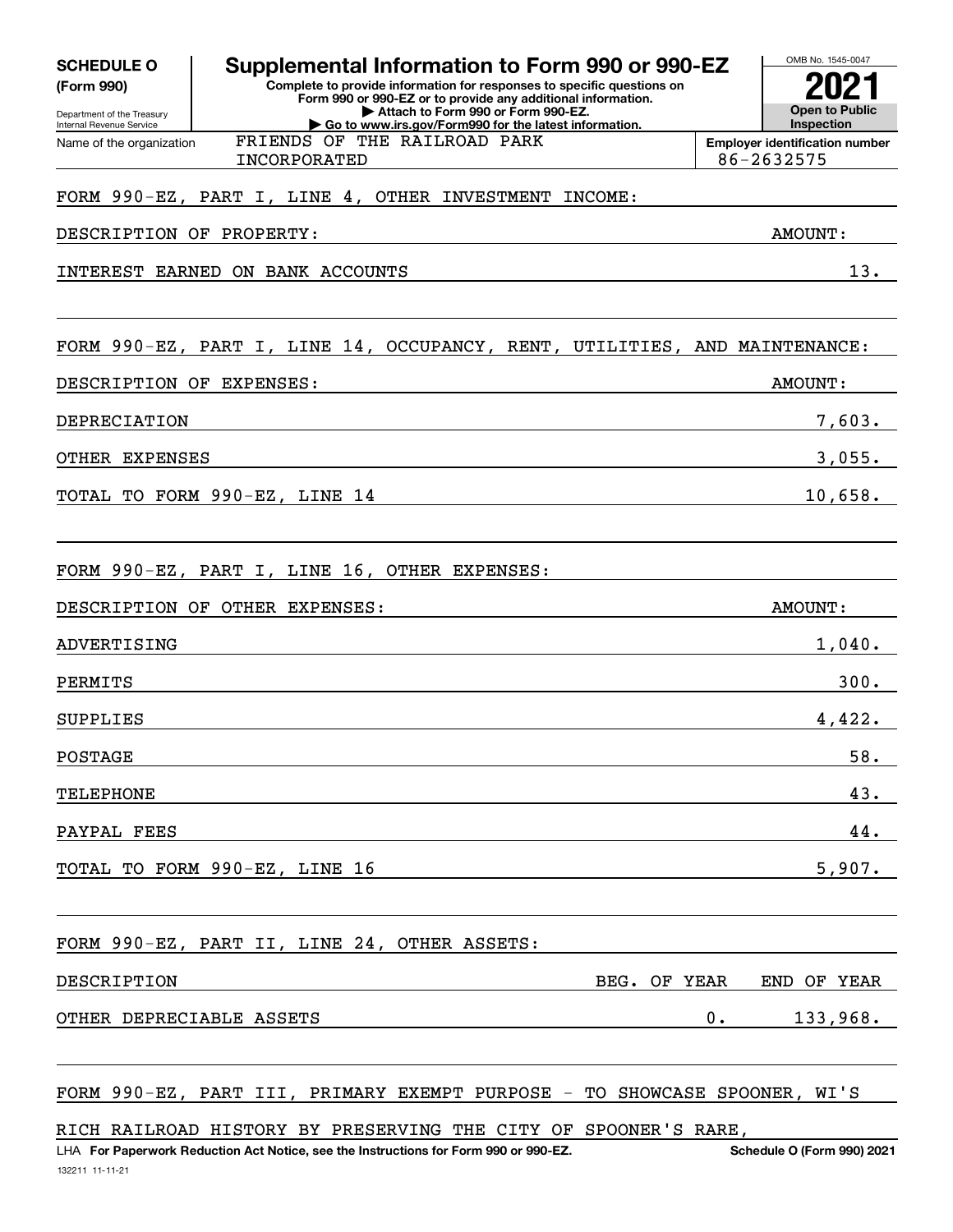| Schedule O (Form 990) 2021                                                      | Page 2                                              |
|---------------------------------------------------------------------------------|-----------------------------------------------------|
| FRIENDS OF THE RAILROAD PARK<br>Name of the organization<br><b>INCORPORATED</b> | <b>Employer identification number</b><br>86-2632575 |
| HISTORIC ROUNDHOUSE AND TURNTABLE, DEVELOP THE SURROUNDING AREA, AND            |                                                     |
| OFFER EDUCATIONAL, CULTURALLY RICH GATHERING PLACE FOR RESIDENTS AND            |                                                     |
| VISITORS.                                                                       |                                                     |
|                                                                                 |                                                     |
| FORM 990-EZ, PART III, LINE 28, PROGRAM SERVICE ACCOMPLISHMENTS:                |                                                     |
| TO SHOWCASE SPOONER, WI'S RICH RAILROAD HISTORY BY                              |                                                     |
| PRESERVING THE CITY OF SPOONER'S RARE, HISTORIC ROUNDHOUSE                      |                                                     |
| AND TURNTABLE, DEVELOP THE SURROUNDING AREA, AND OFFER                          |                                                     |
| EDUCATIONAL, CULTURALLY RICH GATHERING PLACE FOR RESIDENTS AND                  |                                                     |
| VISITORS.                                                                       |                                                     |
|                                                                                 |                                                     |
| FORM 990-EZ, PART V, INFORMATION REGARDING PERSONAL BENEFIT CONTRACTS:          |                                                     |
| THE ORGANIZATION DID NOT, DURING THE YEAR, RECEIVE ANY FUNDS, DIRECTLY,         |                                                     |
| OR INDIRECTLY, TO PAY PREMIUMS ON A PERSONAL BENEFIT CONTRACT.                  |                                                     |
| THE ORGANIZATION, DID NOT, DURING THE YEAR, PAY ANY PREMIUMS, DIRECTLY,         |                                                     |
| OR INDIRECTLY, ON A PERSONAL BENEFIT CONTRACT.                                  |                                                     |
|                                                                                 |                                                     |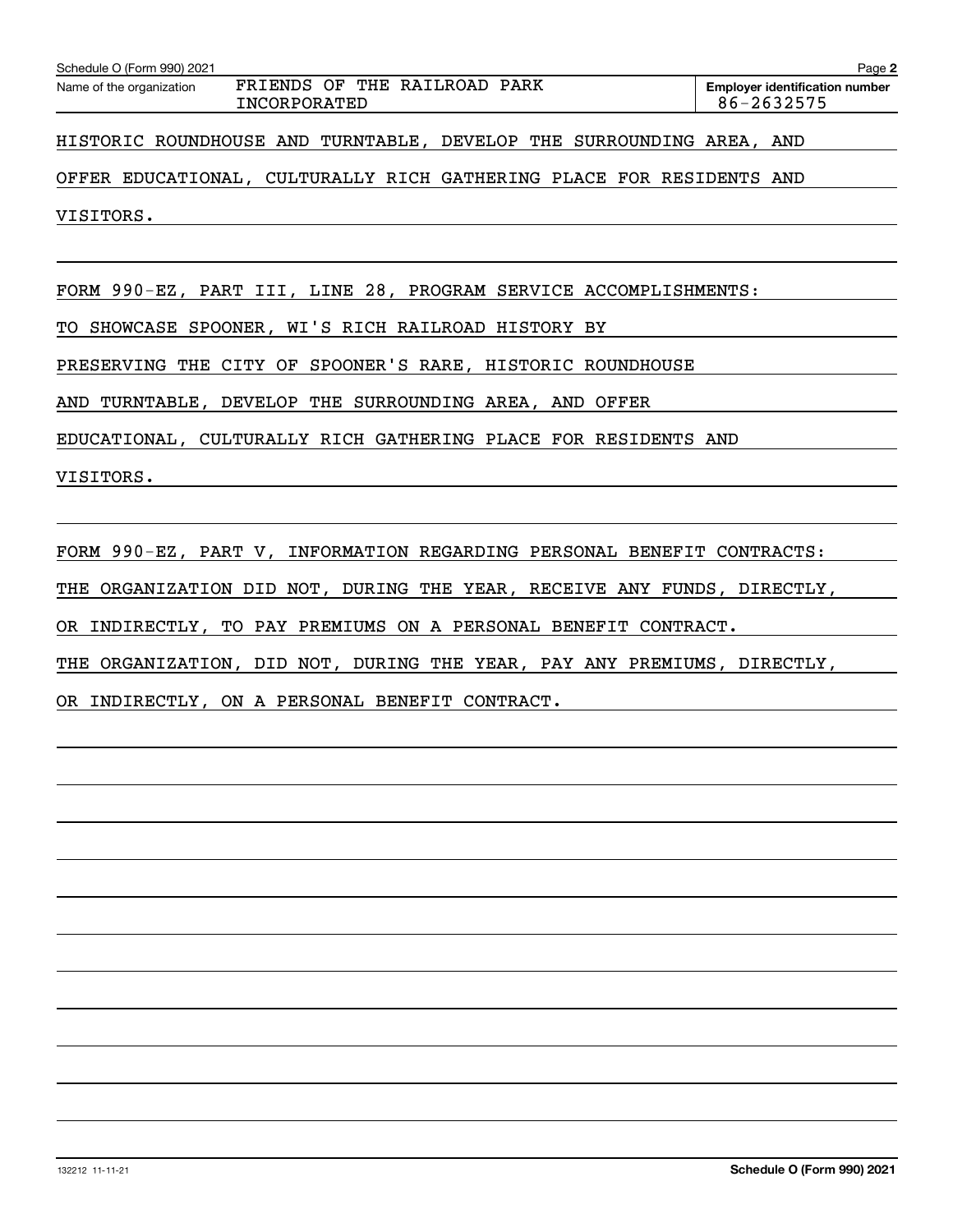|                                                                                                                                                                                                           |                                    |                           |                                                                                                                                           |  |                                                 |                  |              | OMB No. 1545-0172          |  |  |
|-----------------------------------------------------------------------------------------------------------------------------------------------------------------------------------------------------------|------------------------------------|---------------------------|-------------------------------------------------------------------------------------------------------------------------------------------|--|-------------------------------------------------|------------------|--------------|----------------------------|--|--|
| <b>Depreciation and Amortization</b><br>4562<br>990EZ<br>(Including Information on Listed Property)                                                                                                       |                                    |                           |                                                                                                                                           |  |                                                 |                  |              |                            |  |  |
| Department of the Treasury                                                                                                                                                                                |                                    |                           | Attach to your tax return.                                                                                                                |  |                                                 |                  |              |                            |  |  |
| (99)<br>Internal Revenue Service                                                                                                                                                                          |                                    |                           | Go to www.irs.gov/Form4562 for instructions and the latest information.                                                                   |  | Business or activity to which this form relates |                  |              | Sequence No. 179           |  |  |
| Name(s) shown on return                                                                                                                                                                                   |                                    |                           |                                                                                                                                           |  |                                                 |                  |              | Identifying number         |  |  |
| FRIENDS OF<br>INCORPORATED                                                                                                                                                                                | THE RAILROAD PARK                  |                           |                                                                                                                                           |  | FORM 990-EZ PAGE 1                              |                  |              | 86-2632575                 |  |  |
| Part I I                                                                                                                                                                                                  |                                    |                           | Election To Expense Certain Property Under Section 179 Note: If you have any listed property, complete Part V before you complete Part I. |  |                                                 |                  |              |                            |  |  |
|                                                                                                                                                                                                           |                                    |                           |                                                                                                                                           |  |                                                 |                  | 1            | 1,050,000.                 |  |  |
| <b>1</b> Maximum amount (see instructions)<br>Total cost of section 179 property placed in service (see instructions) manufactured cost of section 179 property placed in service (see instructions)<br>2 |                                    |                           |                                                                                                                                           |  |                                                 |                  | $\mathbf{2}$ |                            |  |  |
| З                                                                                                                                                                                                         |                                    |                           |                                                                                                                                           |  |                                                 |                  | 3            | 2,620,000.                 |  |  |
| Reduction in limitation. Subtract line 3 from line 2. If zero or less, enter -0-<br>4                                                                                                                     |                                    |                           |                                                                                                                                           |  |                                                 |                  | 4            |                            |  |  |
| Dollar limitation for tax year. Subtract line 4 from line 1. If zero or less, enter -0-. If married filing separately, see instructions<br>5                                                              |                                    |                           |                                                                                                                                           |  |                                                 |                  | 5            |                            |  |  |
| 6                                                                                                                                                                                                         | (a) Description of property        |                           |                                                                                                                                           |  | (b) Cost (business use only)                    | (c) Elected cost |              |                            |  |  |
|                                                                                                                                                                                                           |                                    |                           |                                                                                                                                           |  |                                                 |                  |              |                            |  |  |
|                                                                                                                                                                                                           |                                    |                           |                                                                                                                                           |  |                                                 |                  |              |                            |  |  |
|                                                                                                                                                                                                           |                                    |                           |                                                                                                                                           |  |                                                 |                  |              |                            |  |  |
|                                                                                                                                                                                                           |                                    |                           |                                                                                                                                           |  |                                                 |                  |              |                            |  |  |
| <b>7</b> Listed property. Enter the amount from line 29                                                                                                                                                   |                                    |                           |                                                                                                                                           |  | 7                                               |                  |              |                            |  |  |
| 8 Total elected cost of section 179 property. Add amounts in column (c), lines 6 and 7                                                                                                                    |                                    |                           |                                                                                                                                           |  |                                                 |                  | 8            |                            |  |  |
| 9.                                                                                                                                                                                                        |                                    |                           |                                                                                                                                           |  |                                                 |                  | 9            |                            |  |  |
|                                                                                                                                                                                                           |                                    |                           |                                                                                                                                           |  |                                                 |                  | 10           |                            |  |  |
| 11 Business income limitation. Enter the smaller of business income (not less than zero) or line 5                                                                                                        |                                    |                           |                                                                                                                                           |  |                                                 |                  | 11           |                            |  |  |
|                                                                                                                                                                                                           |                                    |                           |                                                                                                                                           |  |                                                 |                  | 12           |                            |  |  |
| 13 Carryover of disallowed deduction to 2022. Add lines 9 and 10, less line 12                                                                                                                            |                                    |                           |                                                                                                                                           |  | 13                                              |                  |              |                            |  |  |
| <b>Note:</b> Don't use Part II or Part III below for listed property. Instead, use Part V.                                                                                                                |                                    |                           |                                                                                                                                           |  |                                                 |                  |              |                            |  |  |
| Part II                                                                                                                                                                                                   |                                    |                           | Special Depreciation Allowance and Other Depreciation (Don't include listed property.)                                                    |  |                                                 |                  |              |                            |  |  |
| 14 Special depreciation allowance for qualified property (other than listed property) placed in service during                                                                                            |                                    |                           |                                                                                                                                           |  |                                                 |                  |              |                            |  |  |
| the tax year                                                                                                                                                                                              |                                    |                           |                                                                                                                                           |  |                                                 |                  | 14           |                            |  |  |
| 15 Property subject to section 168(f)(1) election material content content and property subject to section 168(f)(1) election                                                                             |                                    |                           |                                                                                                                                           |  |                                                 |                  | 15           |                            |  |  |
| <b>16</b> Other depreciation (including ACRS)                                                                                                                                                             |                                    |                           |                                                                                                                                           |  |                                                 |                  | 16           |                            |  |  |
| Part III                                                                                                                                                                                                  |                                    |                           | <b>MACRS Depreciation (Don't include listed property. See instructions.)</b>                                                              |  |                                                 |                  |              |                            |  |  |
|                                                                                                                                                                                                           |                                    |                           | <b>Section A</b>                                                                                                                          |  |                                                 |                  |              |                            |  |  |
| 17 MACRS deductions for assets placed in service in tax years beginning before 2021                                                                                                                       |                                    |                           |                                                                                                                                           |  |                                                 |                  | 17           | 7,333.                     |  |  |
| 18 If you are electing to group any assets placed in service during the tax year into one or more general asset accounts, check here                                                                      |                                    |                           |                                                                                                                                           |  |                                                 |                  |              |                            |  |  |
|                                                                                                                                                                                                           |                                    |                           | Section B - Assets Placed in Service During 2021 Tax Year Using the General Depreciation System                                           |  |                                                 |                  |              |                            |  |  |
|                                                                                                                                                                                                           |                                    | (b) Month and             | (c) Basis for depreciation                                                                                                                |  | (d) Recovery                                    |                  |              |                            |  |  |
| (a) Classification of property                                                                                                                                                                            |                                    | year placed<br>in service | (business/investment use<br>only - see instructions)                                                                                      |  | period                                          | (e) Convention   | (f) Method   | (g) Depreciation deduction |  |  |
| 3-year property<br>19a                                                                                                                                                                                    |                                    |                           |                                                                                                                                           |  |                                                 |                  |              |                            |  |  |
| 5-year property<br>b                                                                                                                                                                                      |                                    |                           |                                                                                                                                           |  |                                                 |                  |              |                            |  |  |
| 7-year property<br>c                                                                                                                                                                                      |                                    |                           |                                                                                                                                           |  |                                                 |                  |              |                            |  |  |
| 10-year property<br>d                                                                                                                                                                                     |                                    |                           |                                                                                                                                           |  |                                                 |                  |              |                            |  |  |
| 15-year property<br>е                                                                                                                                                                                     |                                    |                           | 32,500.                                                                                                                                   |  | 15<br>YR                                        | MQ               | S/L          | 271.                       |  |  |
| 20-year property<br>f                                                                                                                                                                                     |                                    |                           |                                                                                                                                           |  |                                                 |                  |              |                            |  |  |
| 25-year property<br>g                                                                                                                                                                                     |                                    |                           |                                                                                                                                           |  | 25 yrs.                                         |                  | S/L          |                            |  |  |
|                                                                                                                                                                                                           |                                    |                           |                                                                                                                                           |  | 27.5 yrs.                                       | мм               | S/L          |                            |  |  |
| Residential rental property<br>h                                                                                                                                                                          |                                    |                           |                                                                                                                                           |  | 27.5 yrs.                                       | мм               | S/L          |                            |  |  |
|                                                                                                                                                                                                           |                                    |                           |                                                                                                                                           |  |                                                 | мм               | S/L          |                            |  |  |
| Nonresidential real property<br>j.                                                                                                                                                                        |                                    |                           |                                                                                                                                           |  | 39 yrs.                                         | MМ               | S/L          |                            |  |  |
|                                                                                                                                                                                                           |                                    |                           | Section C - Assets Placed in Service During 2021 Tax Year Using the Alternative Depreciation System                                       |  |                                                 |                  |              |                            |  |  |
| Class life                                                                                                                                                                                                |                                    |                           |                                                                                                                                           |  |                                                 |                  | S/L          |                            |  |  |
| 20a                                                                                                                                                                                                       |                                    |                           |                                                                                                                                           |  | 12 yrs.                                         |                  | S/L          |                            |  |  |
| 12-year<br>b                                                                                                                                                                                              |                                    |                           |                                                                                                                                           |  | 30 yrs.                                         | мм               | S/L          |                            |  |  |
| 30-year<br>с                                                                                                                                                                                              |                                    |                           |                                                                                                                                           |  | 40 yrs.                                         |                  |              |                            |  |  |
| d<br>40-year<br><b>Part IV</b>                                                                                                                                                                            | <b>Summary (See instructions.)</b> |                           |                                                                                                                                           |  |                                                 | мм               | S/L          |                            |  |  |
|                                                                                                                                                                                                           |                                    |                           |                                                                                                                                           |  |                                                 |                  |              |                            |  |  |
| 21 Listed property. Enter amount from line 28                                                                                                                                                             |                                    |                           |                                                                                                                                           |  |                                                 |                  | 21           |                            |  |  |
| 22 Total. Add amounts from line 12, lines 14 through 17, lines 19 and 20 in column (g), and line 21.                                                                                                      |                                    |                           |                                                                                                                                           |  |                                                 |                  |              | 7,603.                     |  |  |
| Enter here and on the appropriate lines of your return. Partnerships and S corporations - see instr.                                                                                                      |                                    |                           |                                                                                                                                           |  |                                                 |                  | 22           |                            |  |  |
| 23 For assets shown above and placed in service during the current year, enter the                                                                                                                        |                                    |                           |                                                                                                                                           |  | 23                                              |                  |              |                            |  |  |
|                                                                                                                                                                                                           |                                    |                           |                                                                                                                                           |  |                                                 |                  |              |                            |  |  |